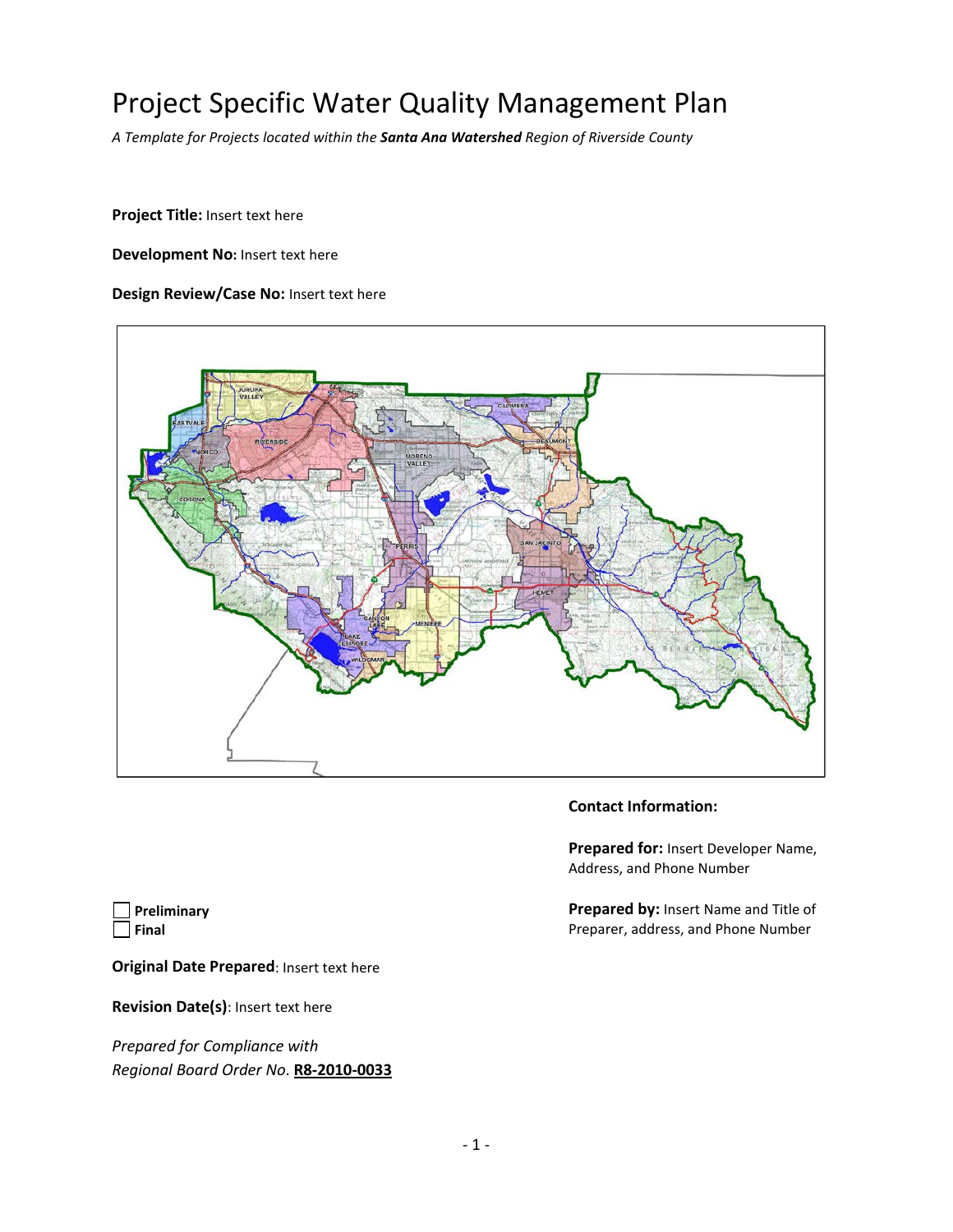### **A Brief Introduction**

This Project-Specific WQMP Template for the **Santa Ana Region** has been prepared to help guide you in documenting compliance for your project. Because this document has been designed to specifically document compliance, you will need to utilize the WQMP Guidance Document as your "how-to" manual to help guide you through this process. Both the Template and Guidance Document go hand-in-hand, and will help facilitate a well prepared Project-Specific WQMP. Below is a flowchart for the layout of this Template that will provide the steps required to document compliance.

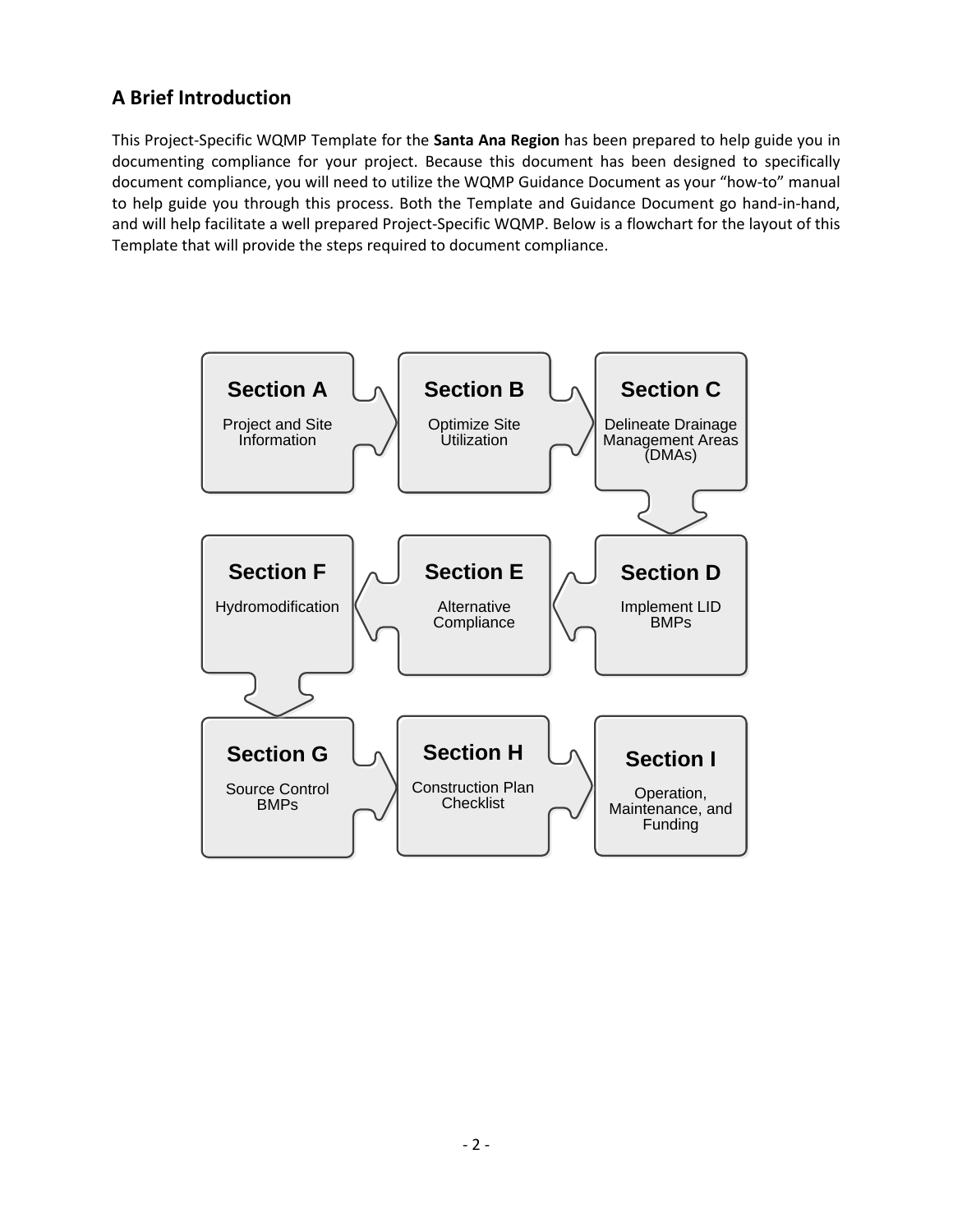### **OWNER'S CERTIFICATION**

This Project-Specific Water Quality Management Plan (WQMP) has been prepared for <Owner's Name> by <Preparer's Name> for the <Project Name> project.

This WQMP is intended to comply with the requirements of <Insert City or County Name> for <Insert Ordinance No.> which includes the requirement for the preparation and implementation of a Project-Specific WQMP.

The undersigned, while owning the property/project described in the preceding paragraph, shall be responsible for the implementation and funding of this WQMP and will ensure that this WQMP is amended as appropriate to reflect up-to-date conditions on the site. In addition, the property owner accepts responsibility for interim operation and maintenance of Stormwater BMPs until such time as this responsibility is formally transferred to a subsequent owner. This WQMP will be reviewed with the facility operator, facility supervisors, employees, tenants, maintenance and service contractors, or any other party (or parties) having responsibility for implementing portions of this WQMP. At least one copy of this WQMP will be maintained at the project site or project office in perpetuity. The undersigned is authorized to certify and to approve implementation of this WQMP. The undersigned is aware that implementation of this WQMP is enforceable under <Insert City or County Name> Water Quality Ordinance (Municipal Code Section ).

"I, the undersigned, certify under penalty of law that the provisions of this WQMP have been reviewed and accepted and that the WQMP will be transferred to future successors in interest."

Owner's Signature Date Communications and Date Date

Owner's Printed Name Owner's Title/Position

### **PREPARER'S CERTIFICATION**

"The selection, sizing and design of stormwater treatment and other stormwater quality and quantity control measures in this plan meet the requirements of Regional Water Quality Control Board Order No. **R8-2010-0033** and any subsequent amendments thereto."

Preparer's Signature Date Date

Preparer's Printed Name **Preparer's Title/Position** 

Preparer's Licensure: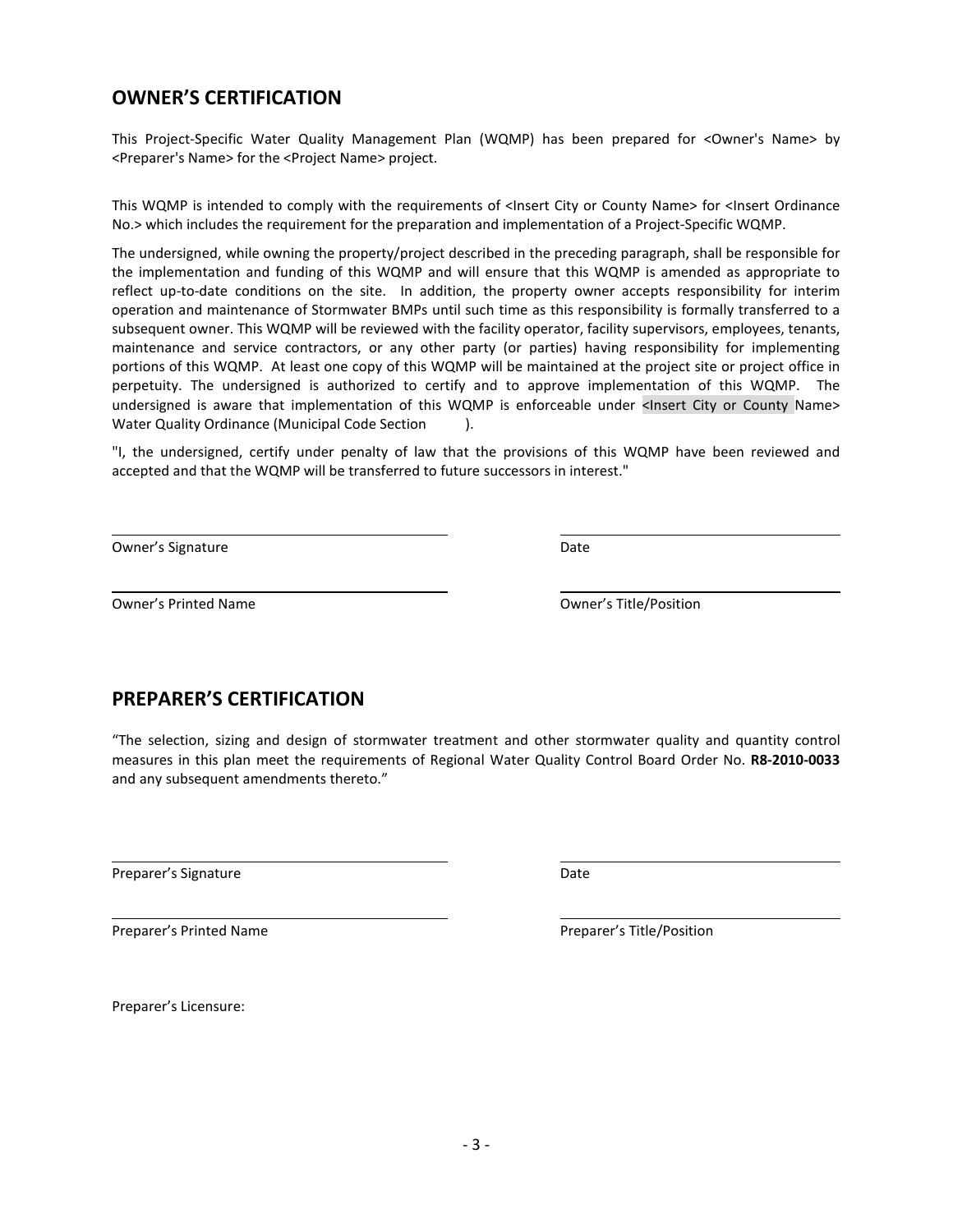### **Table of Contents**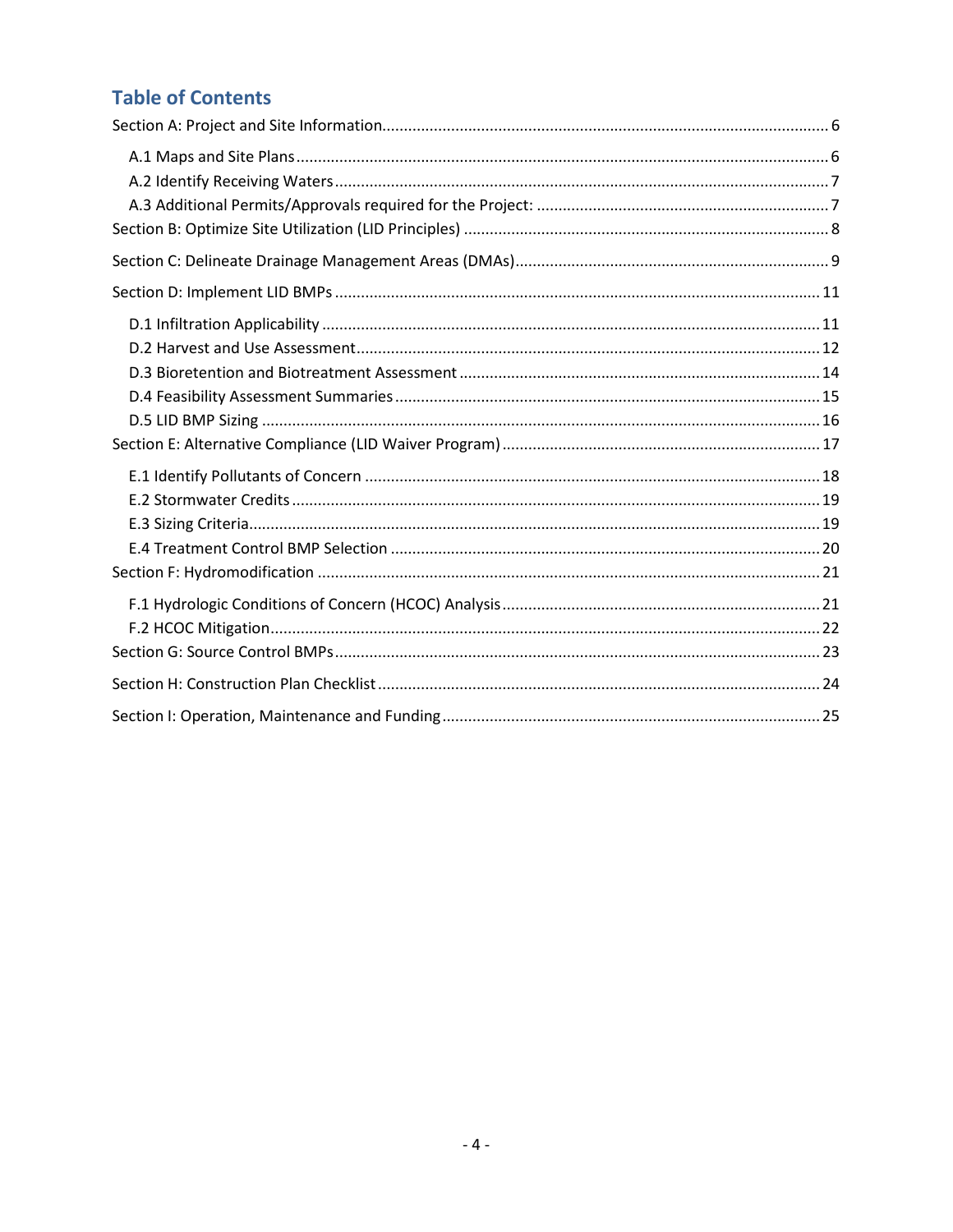### **List of Tables**

## **List of Appendices**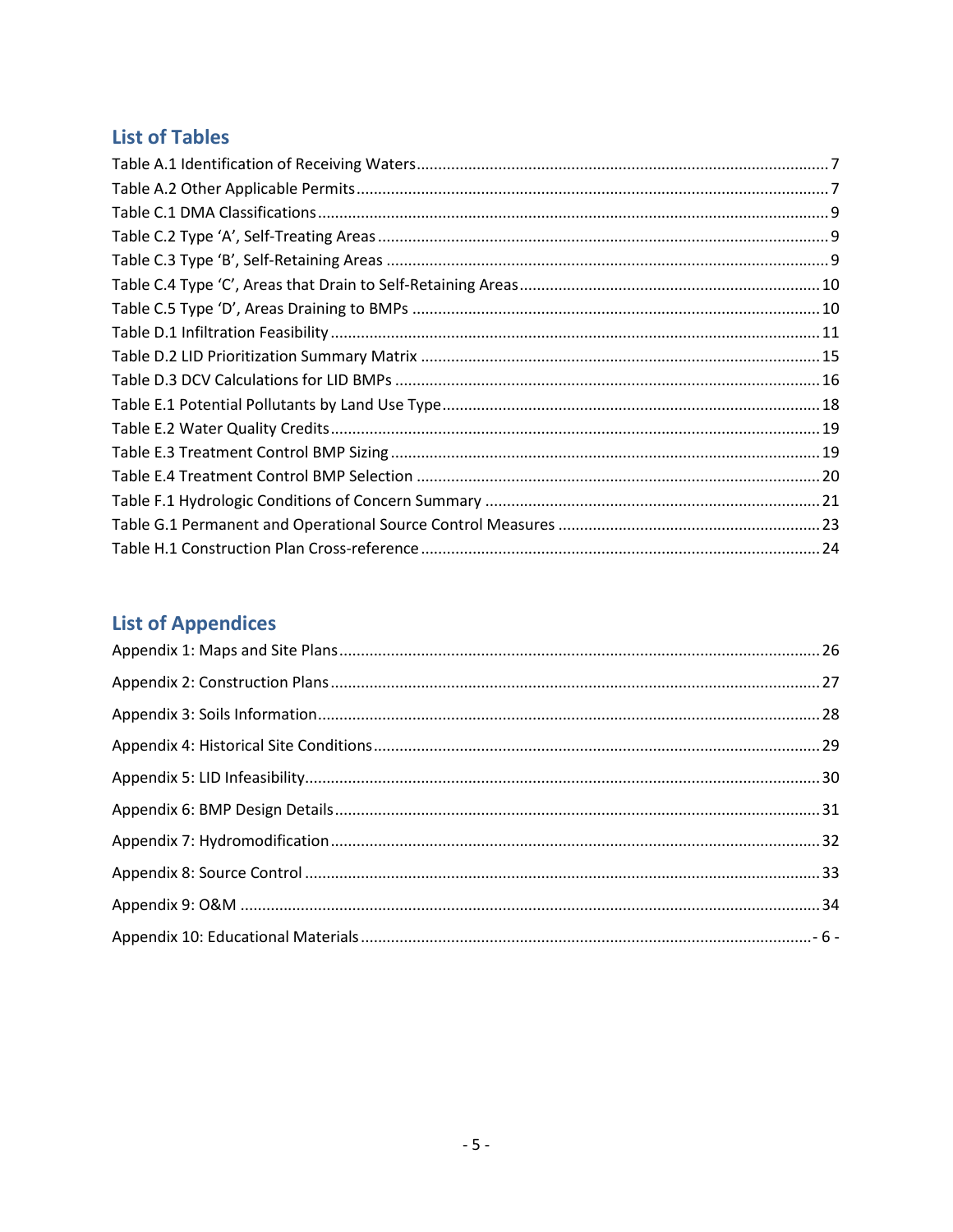## <span id="page-5-0"></span>**Section A: Project and Site Information**

| <b>PROJECT INFORMATION</b>                                                                    |                                                                                           |                   |  |  |  |  |  |  |  |
|-----------------------------------------------------------------------------------------------|-------------------------------------------------------------------------------------------|-------------------|--|--|--|--|--|--|--|
| Type of Project:                                                                              | Insert text here (e.g., commercial, residential, etc.)                                    |                   |  |  |  |  |  |  |  |
| Planning Area:<br>Insert text here                                                            |                                                                                           |                   |  |  |  |  |  |  |  |
| Insert text here<br><b>Community Name:</b>                                                    |                                                                                           |                   |  |  |  |  |  |  |  |
| <b>Development Name:</b><br>Insert Planning Area / Community Name/ Development Name, if known |                                                                                           |                   |  |  |  |  |  |  |  |
| <b>PROJECT LOCATION</b>                                                                       |                                                                                           |                   |  |  |  |  |  |  |  |
| Latitude & Longitude (DMS): Insert coordinates here                                           |                                                                                           |                   |  |  |  |  |  |  |  |
| Project Watershed and Sub-Watershed: Insert text here                                         |                                                                                           |                   |  |  |  |  |  |  |  |
| APN(s): Insert text here                                                                      |                                                                                           |                   |  |  |  |  |  |  |  |
|                                                                                               |                                                                                           |                   |  |  |  |  |  |  |  |
| Map Book and Page No.: Insert text here                                                       |                                                                                           |                   |  |  |  |  |  |  |  |
| <b>PROJECT CHARACTERISTICS</b>                                                                |                                                                                           |                   |  |  |  |  |  |  |  |
|                                                                                               |                                                                                           |                   |  |  |  |  |  |  |  |
| Proposed or Potential Land Use(s)                                                             |                                                                                           | Insert text here  |  |  |  |  |  |  |  |
| Proposed or Potential SIC Code(s)                                                             |                                                                                           | Insert text here  |  |  |  |  |  |  |  |
| Area of Impervious Project Footprint (SF)                                                     |                                                                                           | Insert text here  |  |  |  |  |  |  |  |
|                                                                                               | Total Area of proposed Impervious Surfaces within the Project Limits (SF)/or Replacement  | Insert text here  |  |  |  |  |  |  |  |
| Does the project consist of offsite road improvements?                                        |                                                                                           | N<br>Υ            |  |  |  |  |  |  |  |
| Does the project propose to construct unpaved roads?                                          |                                                                                           | N                 |  |  |  |  |  |  |  |
|                                                                                               | Is the project part of a larger common plan of development (phased project)?              | Υ<br>N            |  |  |  |  |  |  |  |
| <b>EXISTING SITE CHARACTERISTICS</b>                                                          |                                                                                           |                   |  |  |  |  |  |  |  |
|                                                                                               | Total area of existing Impervious Surfaces within the project limits (SF)                 | Insert text here. |  |  |  |  |  |  |  |
| Is the project located within any MSHCP Criteria Cell?                                        |                                                                                           | N<br>Υ            |  |  |  |  |  |  |  |
| If so, identify the Cell number:<br>Insert text here.                                         |                                                                                           |                   |  |  |  |  |  |  |  |
| Are there any natural hydrologic features on the project site?<br>Υ<br>N                      |                                                                                           |                   |  |  |  |  |  |  |  |
| Is a Geotechnical Report attached?                                                            |                                                                                           | N<br>Υ            |  |  |  |  |  |  |  |
|                                                                                               | If no Geotech. Report, list the NRCS soils type(s) present on the site (A, B, C and/or D) | Insert text here. |  |  |  |  |  |  |  |
|                                                                                               | What is the Water Quality Design Storm Depth for the project?                             | Insert text here. |  |  |  |  |  |  |  |

### <span id="page-5-1"></span>**A.1 Maps and Site Plans**

When completing your Project-Specific WQMP, include a map of the local vicinity and existing site. In addition, include all grading, drainage, landscape/plant palette and other pertinent construction plans in Appendix 2. At a **minimum**, your WQMP Site Plan should include the following:

- Drainage Management Areas
- Proposed Structural BMPs
- Drainage Path
- Drainage Infrastructure, Inlets, Overflows
- Source Control BMPs
- Buildings, Roof Lines, Downspouts
- Impervious Surfaces
- Standard Labeling

Use your discretion on whether or not you may need to create multiple sheets or can appropriately accommodate these features on one or two sheets. Keep in mind that the Co-Permittee plan reviewer must be able to easily analyze your project utilizing this template and its associated site plans and maps.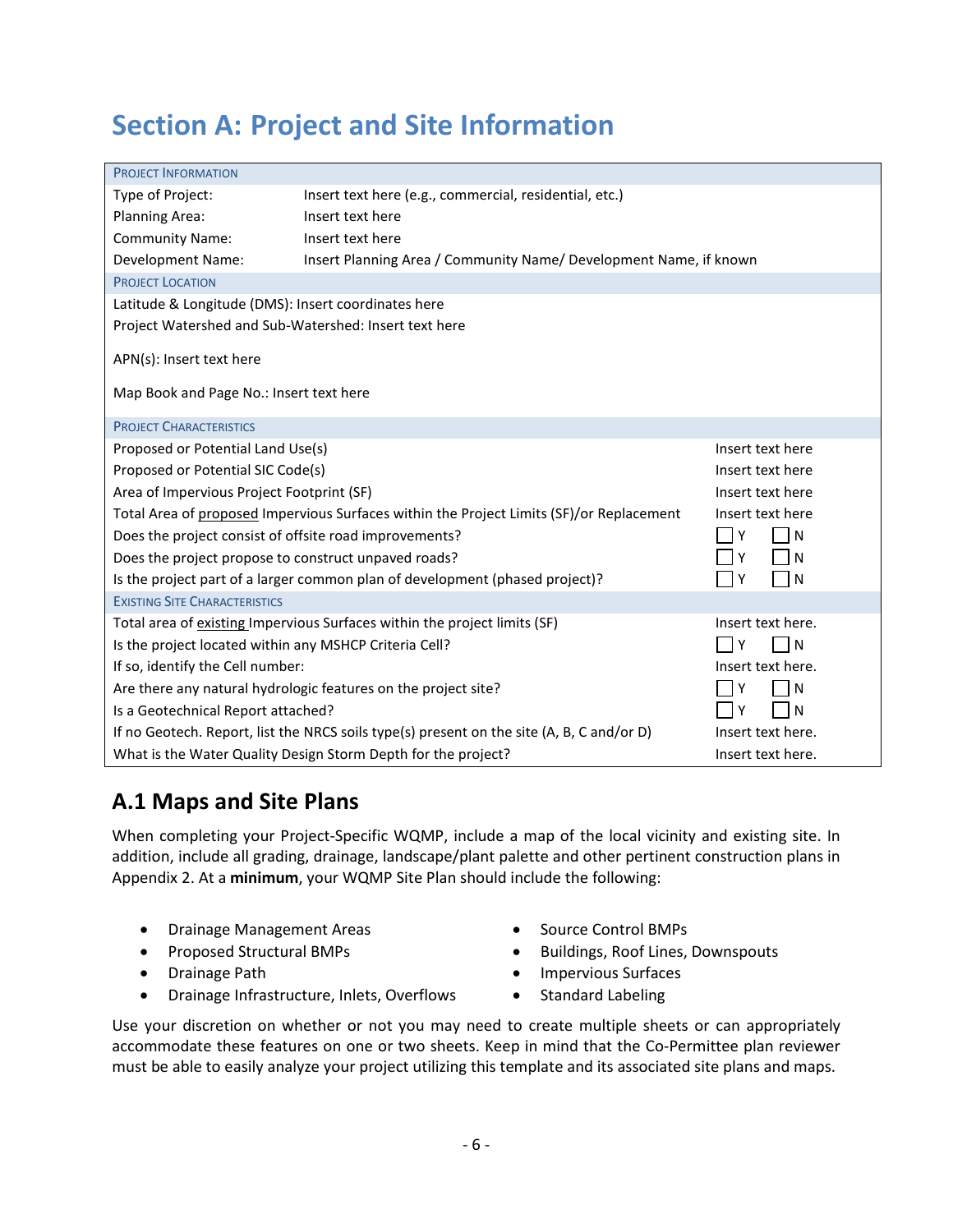### <span id="page-6-0"></span>**A.2 Identify Receiving Waters**

Using Table A.1 below, list in order of upstream to downstream, the receiving waters that the project site is tributary to. Continue to fill each row with the Receiving Water's 303(d) listed impairments (if any), designated beneficial uses, and proximity, if any, to a RARE beneficial use. Include a map of the receiving waters in Appendix 1.

|                                       | $\frac{1}{2}$                                                                                                 |                                                                           |                                                                                                      |
|---------------------------------------|---------------------------------------------------------------------------------------------------------------|---------------------------------------------------------------------------|------------------------------------------------------------------------------------------------------|
| <b>Receiving</b><br><b>Waters</b>     | 303(d)<br>List<br>Approved<br>EPA<br><b>Impairments</b>                                                       | Designated<br><b>Beneficial Uses</b>                                      | Proximity<br><b>RARE</b><br>to<br><b>Beneficial Use</b>                                              |
| Insert name of 1st<br>receiving water | 303(d)<br>impairments of 1st<br>List any<br>receiving water, including Approved TMDL<br>pollutant limitations | designated<br>Insert<br>beneficial<br>of<br>1st<br>use<br>receiving water | Insert distance of project to RARE-<br>designated waters (indicate whether<br>feet, yards, or miles) |
| insert name of 2nd<br>receiving water | 303(d)<br>impairments of 2nd<br>List any<br>receiving water, including Approved TMDL<br>pollutant limitations | designated<br>Insert<br>beneficial<br>of<br>2nd<br>use<br>receiving water | Insert distance of project to RARE-<br>designated waters (indicate whether<br>feet, yards, or miles) |
| Insert name of 3rd<br>receiving water | 303(d)<br>impairments of 3rd<br>List any<br>receiving water, including Approved TMDL<br>pollutant limitations | designated<br>Insert<br>beneficial<br>of 3rd<br>use<br>receiving water    | Insert distance of project to RARE-<br>designated waters (indicate whether<br>feet, yards, or miles) |

#### **Table A.1** Identification of Receiving Waters

### <span id="page-6-1"></span>**A.3 Additional Permits/Approvals required for the Project:**

**Table A.2** Other Applicable Permits

| Agency                                                                                     | <b>Permit Required</b> |   |  |
|--------------------------------------------------------------------------------------------|------------------------|---|--|
| State Department of Fish and Game, 1602 Streambed Alteration Agreement                     | Y                      | N |  |
| State Water Resources Control Board, Clean Water Act (CWA) Section 401 Water Quality Cert. | 1Y                     | N |  |
| US Army Corps of Engineers, CWA Section 404 Permit                                         | l Y                    | N |  |
| US Fish and Wildlife, Endangered Species Act Section 7 Biological Opinion                  | 1Y                     | N |  |
| Statewide Construction General Permit Coverage                                             |                        | N |  |
| Statewide Industrial General Permit Coverage                                               | -Y                     | N |  |
| Western Riverside MSHCP Consistency Approval (e.g., JPR, DBESP)                            |                        | N |  |
| Other (please list in the space below as required)                                         |                        |   |  |

If yes is answered to any of the questions above, the Co-Permittee may require proof of approval/coverage from those agencies as applicable including documentation of any associated requirements that may affect this Project-Specific WQMP.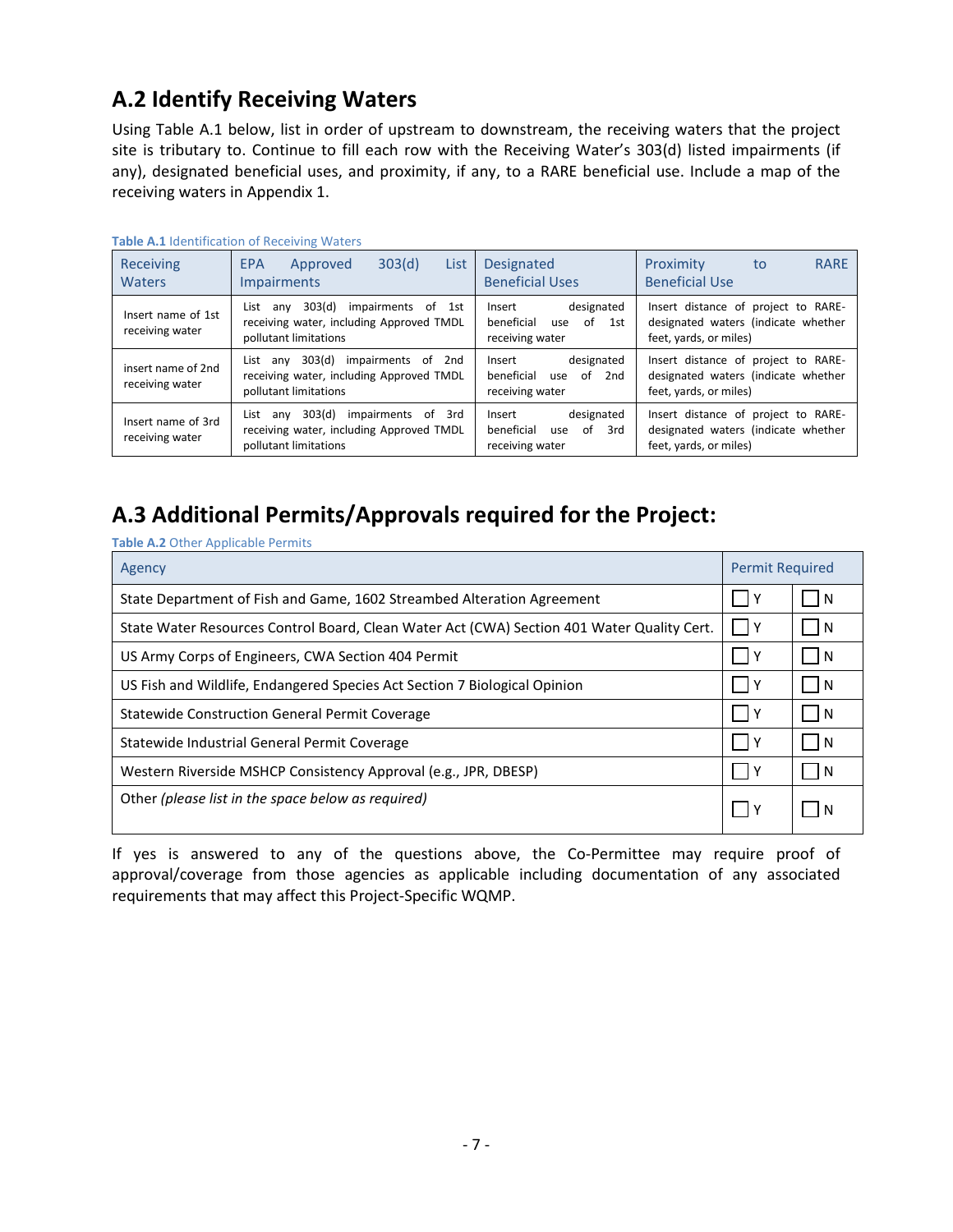## <span id="page-7-0"></span>**Section B: Optimize Site Utilization (LID Principles)**

Review of the information collected in Section 'A' will aid in identifying the principal constraints on site design and selection of LID BMPs as well as opportunities to reduce imperviousness and incorporate LID Principles into the site and landscape design. For example, constraints might include impermeable soils, high groundwater, groundwater pollution or contaminated soils, steep slopes, geotechnical instability, high-intensity land use, heavy pedestrian or vehicular traffic, utility locations or safety concerns. Opportunities might include existing natural areas, low areas, oddly configured or otherwise unbuildable parcels, easements and landscape amenities including open space and buffers (which can double as locations for bioretention BMPs), and differences in elevation (which can provide hydraulic head). Prepare a brief narrative for each of the site optimization strategies described below. This narrative will help you as you proceed with your LID design and explain your design decisions to others.

The 2010 Santa Ana MS4 Permit further requires that LID Retention BMPs (Infiltration Only or Harvest and Use) be used unless it can be shown that those BMPs are infeasible. Therefore, it is important that your narrative identify and justify if there are any constraints that would prevent the use of those categories of LID BMPs. Similarly, you should also note opportunities that exist which will be utilized during project design. Upon completion of identifying Constraints and Opportunities, include these on your WQMP Site plan in Appendix 1.

### **Site Optimization**

The following questions are based upon Section 3.2 of the WQMP Guidance Document. Review of the WQMP Guidance Document will help you determine how best to optimize your site and subsequently identify opportunities and/or constraints, and document compliance.

Did you identify and preserve existing drainage patterns? If so, how? If not, why?

#### *Insert narrative here*

Did you identify and protect existing vegetation? If so, how? If not, why?

*Insert narrative here*

Did you identify and preserve natural infiltration capacity? If so, how? If not, why?

*Insert narrative here*

Did you identify and minimize impervious area? If so, how? If not, why?

*Insert narrative here* 

Did you identify and disperse runoff to adjacent pervious areas? If so, how? If not, why?

*Insert narrative here*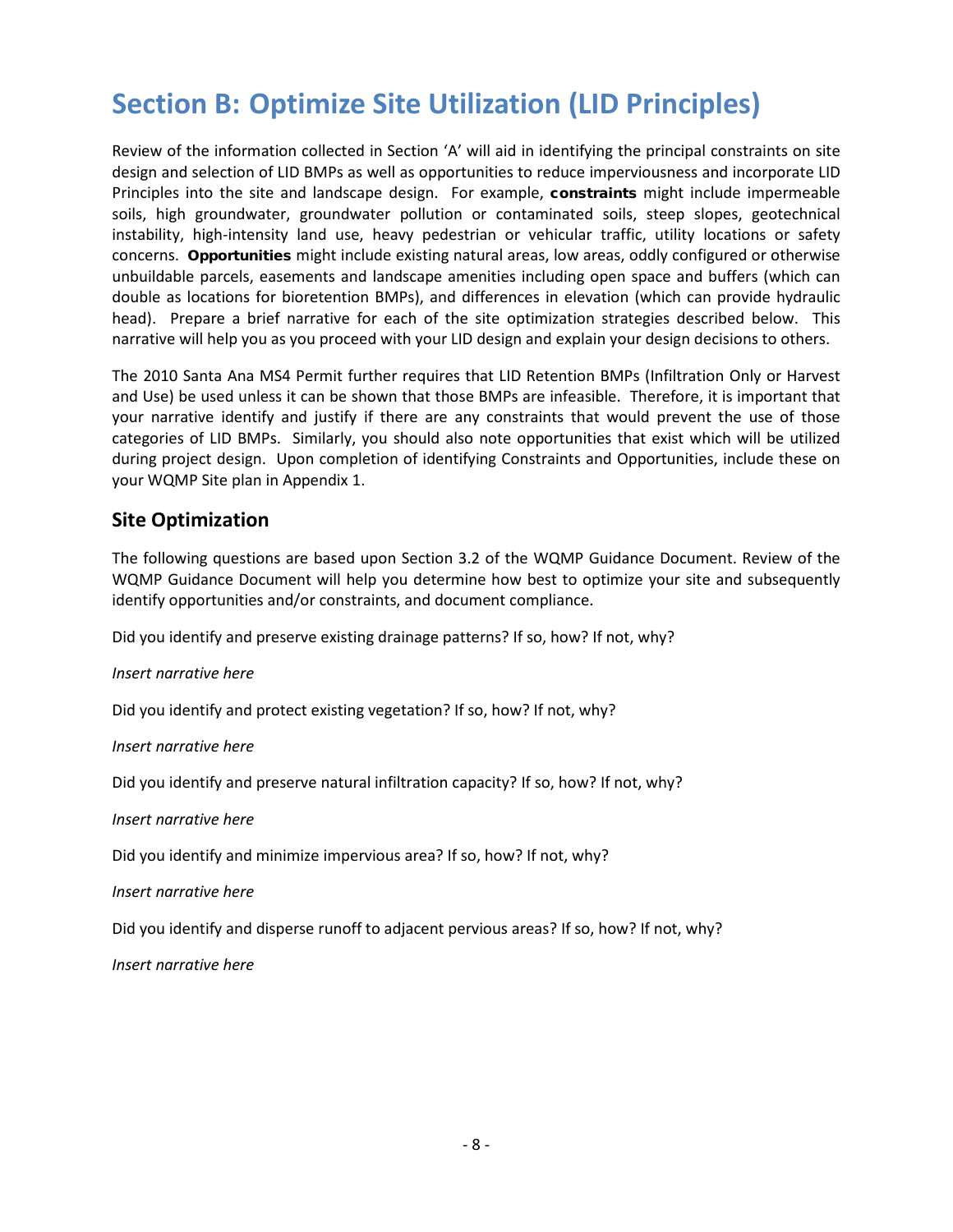# <span id="page-8-0"></span>**Section C: Delineate Drainage Management Areas (DMAs)**

Utilizing the procedure in Section 3.3 of the WQMP Guidance Document which discusses the methods of delineating and mapping your project site into individual DMAs, complete Table C.1 below to appropriately categorize the types of classification (e.g., Type A, Type B, etc.) per DMA for your project site. Upon completion of this table, this information will then be used to populate and tabulate the corresponding tables for their respective DMA classifications.

**Table C.1** DMA Classifications

| DMA Name or ID | Surface $Type(s)^1$ | Area (Sq. Ft.) | <b>DMA Type</b> |
|----------------|---------------------|----------------|-----------------|
|                |                     |                |                 |
|                |                     |                |                 |
|                |                     |                |                 |
|                |                     |                |                 |
|                |                     |                |                 |
|                |                     |                |                 |

*1 Reference Table 2-1 in the WQMP Guidance Document to populate this column*

#### **Table C.2** Type 'A', Self-Treating Areas

| DMA Name or ID | Area (Sq. Ft.) | <b>Stabilization Type</b> | Irrigation Type (if any) |
|----------------|----------------|---------------------------|--------------------------|
|                |                |                           |                          |
|                |                |                           |                          |
|                |                |                           |                          |
|                |                |                           |                          |

#### **Table C.3** Type 'B', Self-Retaining Areas

| <b>Self-Retaining Area</b> |                              |                                 |                                          | Area                                            |     | Type 'C' DMAs that are draining to the Self-Retaining         |  |
|----------------------------|------------------------------|---------------------------------|------------------------------------------|-------------------------------------------------|-----|---------------------------------------------------------------|--|
| <b>DMA</b><br>Name/ID      | Post-project<br>surface type | Area<br>(square<br>feet)<br>[A] | <b>Storm</b><br>Depth<br>(inches)<br>[B] | DMA Name<br>IID                                 | [C] | [C] from Table C.4Required Retention Depth<br>(inches)<br>[D] |  |
|                            |                              |                                 |                                          |                                                 |     |                                                               |  |
|                            |                              |                                 |                                          |                                                 |     |                                                               |  |
|                            |                              |                                 |                                          |                                                 |     |                                                               |  |
|                            |                              |                                 |                                          | $\boxed{[D] = [B] + \frac{[B] \cdot [C]}{[A]}}$ |     |                                                               |  |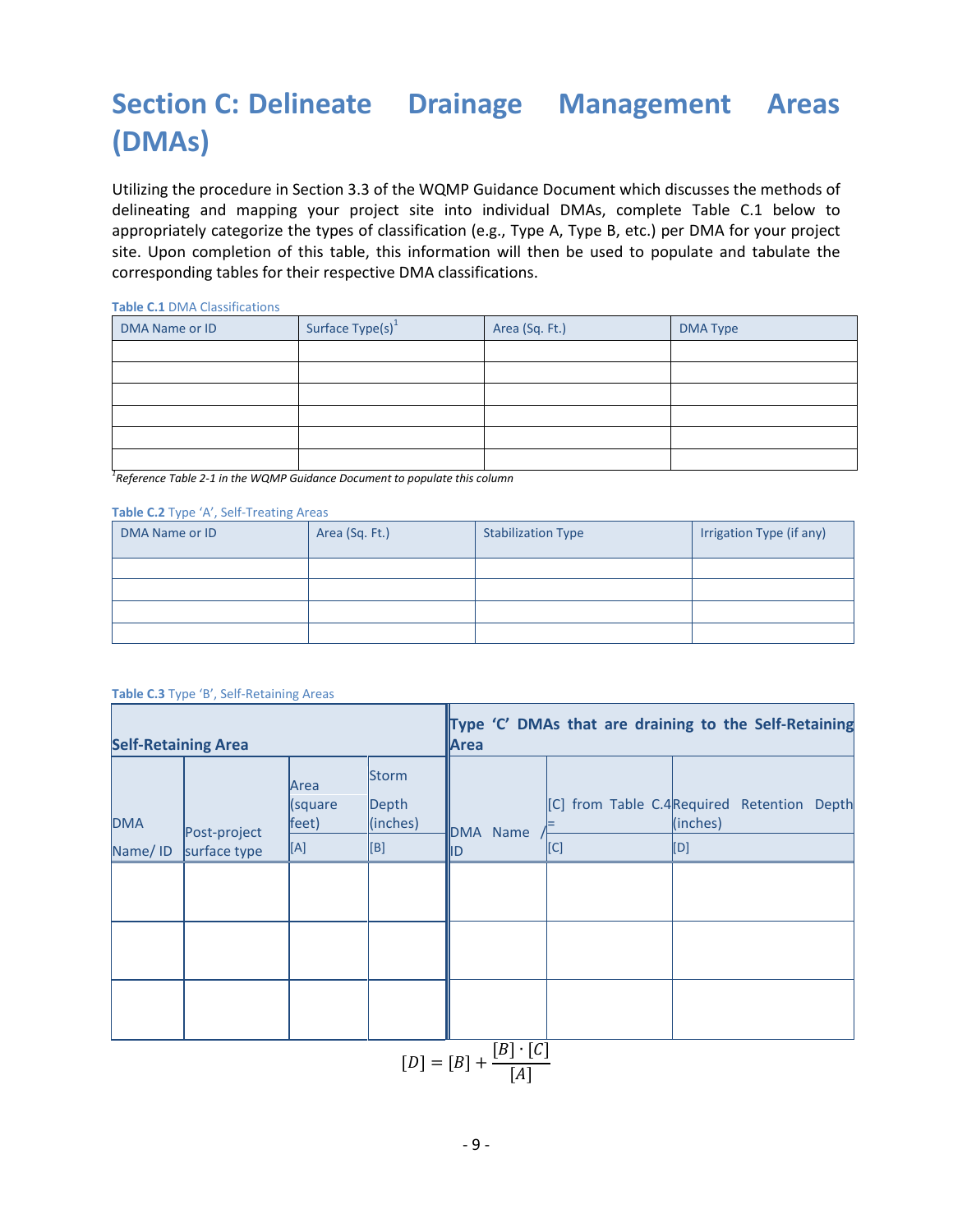#### **Table C.4** Type 'C', Areas that Drain to Self-Retaining Areas

| <b>DMA</b>  |                              |                              |                         |                                   | <b>Receiving Self-Retaining DMA</b> |                                   |                  |  |
|-------------|------------------------------|------------------------------|-------------------------|-----------------------------------|-------------------------------------|-----------------------------------|------------------|--|
| DMA Name/ID | Area<br>(square feet)<br>[A] | Post-project<br>surface type | Runoff<br>factor<br>[B] | Product<br>$[C] = [A] \times [B]$ | DMA name /ID                        | (square<br>Area<br>feet)<br>$[D]$ | Ratio<br>[C]/[D] |  |
|             |                              |                              |                         |                                   |                                     |                                   |                  |  |
|             |                              |                              |                         |                                   |                                     |                                   |                  |  |
|             |                              |                              |                         |                                   |                                     |                                   |                  |  |
|             |                              |                              |                         |                                   |                                     |                                   |                  |  |
|             |                              |                              |                         |                                   |                                     |                                   |                  |  |

#### **Table C.5** Type 'D', Areas Draining to BMPs

| DMA Name or ID | <b>BMP Name or ID</b> |
|----------------|-----------------------|
|                |                       |
|                |                       |
|                |                       |
|                |                       |
|                |                       |

*Note: More than one drainage management area can drain to a single LID BMP, however, one drainage management area may not drain to more than one BMP.*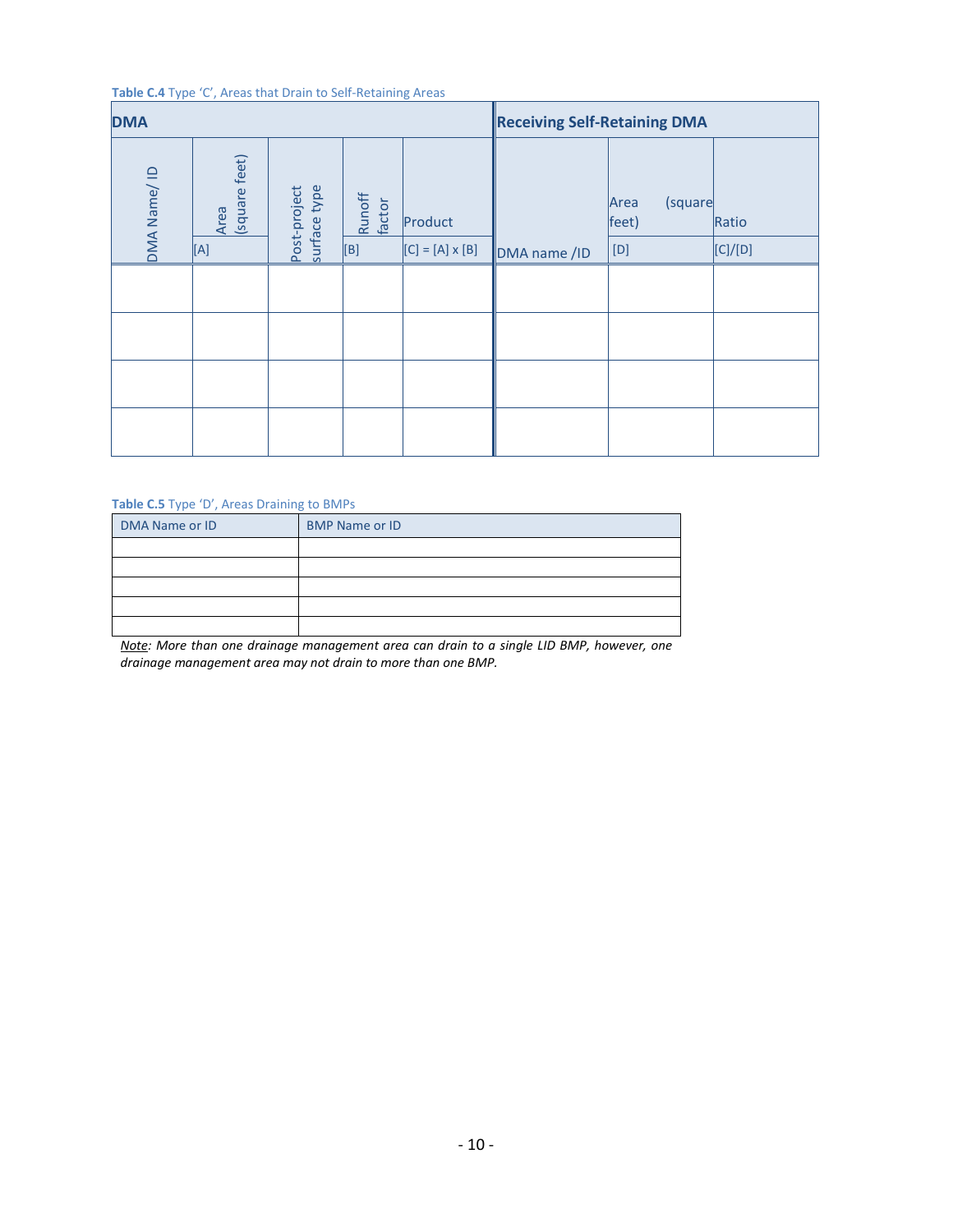## <span id="page-10-0"></span>**Section D: Implement LID BMPs**

### <span id="page-10-1"></span>**D.1 Infiltration Applicability**

|  | Is there an approved downstream 'Highest and Best Use' for stormwater runoff (see discussion in |  |  |  |  |  |  |
|--|-------------------------------------------------------------------------------------------------|--|--|--|--|--|--|
|  | Chapter 2.4.4 of the WQMP Guidance Document for further details)? $\Box Y \Box N$               |  |  |  |  |  |  |

If yes has been checked, Infiltration BMPs shall not be used for the site. If no, continue working through this section to implement your LID BMPs. It is recommended that you contact your Co-Permittee to verify whether or not your project discharges to an approved downstream 'Highest and Best Use' feature.

#### **Geotechnical Report**

A Geotechnical Report or Phase I Environmental Site Assessment may be required by the Copermittee to confirm present and past site characteristics that may affect the use of Infiltration BMPs. In addition, the Co-Permittee, at their discretion, may not require a geotechnical report for small projects as described in Chapter 2 of the WQMP Guidance Document. If a geotechnical report has been prepared, include it in Appendix 3. In addition, if a Phase I Environmental Site Assessment has been prepared, include it in Appendix 4.

Is this project classified as a small project consistent with the requirements of Chapter 2 of the WQMP Guidance Document? | | Y | | N

#### **Infiltration Feasibility**

Table D.1 below is meant to provide a simple means of assessing which DMAs on your site support Infiltration BMPs and is discussed in the WQMP Guidance Document in Chapter 2.4.5. Check the appropriate box for each question and then list affected DMAs as applicable. If additional space is needed, add a row below the corresponding answer.

| <b>Table D.1 Infiltration Feasibility</b>                                                                          |            |           |
|--------------------------------------------------------------------------------------------------------------------|------------|-----------|
| Does the project site                                                                                              | <b>YES</b> | <b>NO</b> |
| have any DMAs with a seasonal high groundwater mark shallower than 10 feet?                                        |            |           |
| If Yes, list affected DMAs:                                                                                        |            |           |
| have any DMAs located within 100 feet of a water supply well?                                                      |            |           |
| If Yes, list affected DMAs:                                                                                        |            |           |
| have any areas identified by the geotechnical report as posing a public safety risk where infiltration of          |            |           |
| stormwater could have a negative impact?                                                                           |            |           |
| If Yes, list affected DMAs:                                                                                        |            |           |
| have measured in-situ infiltration rates of less than 1.6 inches / hour?                                           |            |           |
| If Yes, list affected DMAs:                                                                                        |            |           |
| have significant cut and/or fill conditions that would preclude in-situ testing of infiltration rates at the final |            |           |
| infiltration surface?                                                                                              |            |           |
| If Yes, list affected DMAs:                                                                                        |            |           |
| geotechnical report identify other site-specific factors that would preclude effective and safe infiltration?      |            |           |
| Describe here:                                                                                                     |            |           |

If you answered "Yes" to any of the questions above for any DMA, Infiltration BMPs should not be used for those DMAs and you should proceed to the assessment for Harvest and Use below.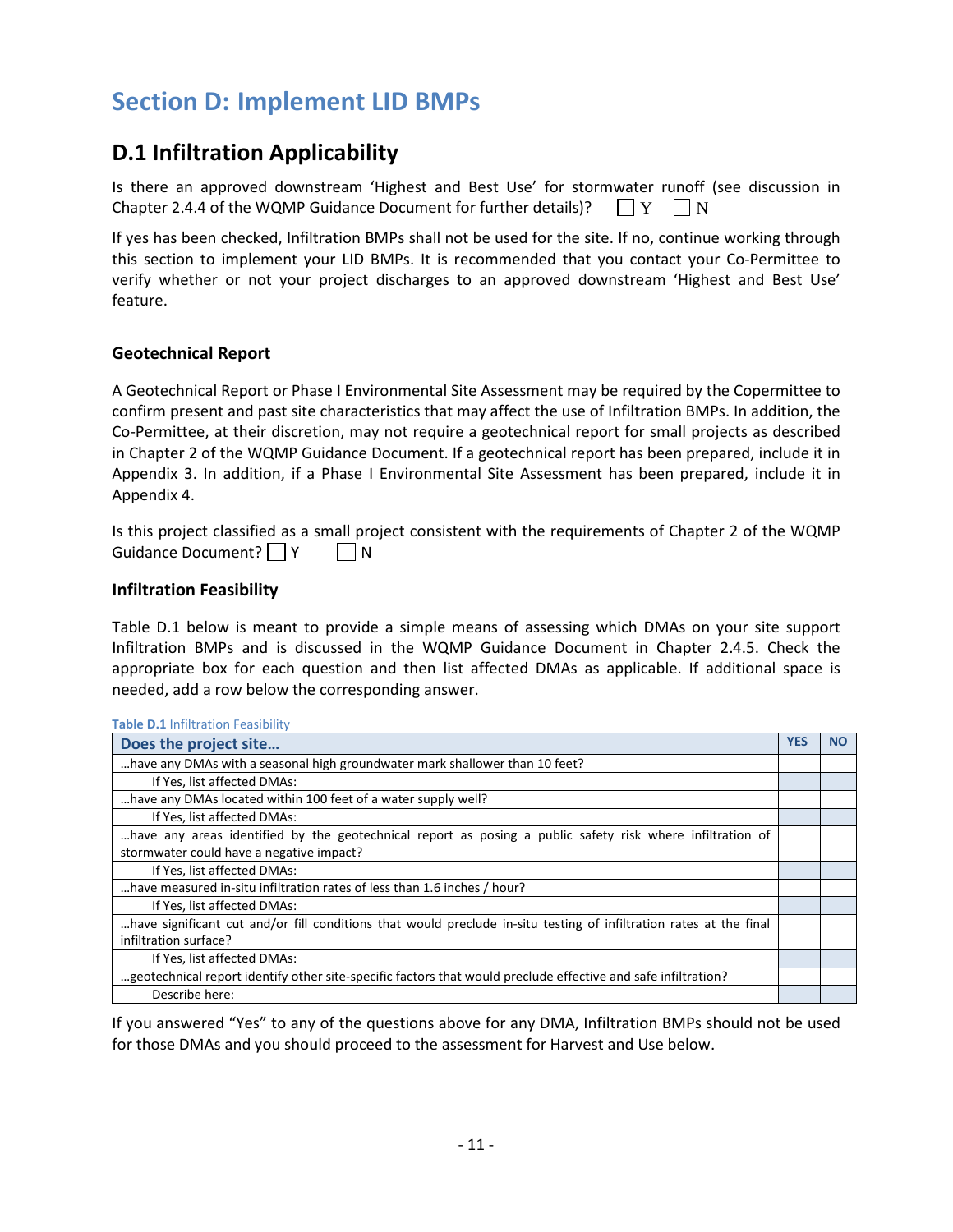### <span id="page-11-0"></span>**D.2 Harvest and Use Assessment**

Please check what applies*:*

- $\Box$  Reclaimed water will be used for the non-potable water demands for the project.
- $\Box$  Downstream water rights may be impacted by Harvest and Use as approved by the Regional Board (verify with the Copermittee).
- $\Box$  The Design Capture Volume will be addressed using Infiltration Only BMPs. In such a case, Harvest and Use BMPs are still encouraged, but it would not be required if the Design Capture Volume will be infiltrated or evapotranspired.

If any of the above boxes have been checked, Harvest and Use BMPs need not be assessed for the site. If neither of the above criteria applies, follow the steps below to assess the feasibility of irrigation use, toilet use and other non-potable uses (e.g., industrial use).

### **Irrigation Use Feasibility**

Complete the following steps to determine the feasibility of harvesting stormwater runoff for Irrigation Use BMPs on your site:

Step 1: Identify the total area of irrigated landscape on the site, and the type of landscaping used.

*Total Area of Irrigated Landscape*: Insert Area (Acres)

*Type of Landscaping (Conservation Design or Active Turf)*: List Landscaping Type

Step 2: Identify the planned total of all impervious areas on the proposed project from which runoff might be feasibly captured and stored for irrigation use. Depending on the configuration of buildings and other impervious areas on the site, you may consider the site as a whole, or parts of the site, to evaluate reasonable scenarios for capturing and storing runoff and directing the stored runoff to the potential use(s) identified in Step 1 above.

*Total Area of Impervious Surfaces:* Insert Area (Acres)

Step 3: Cross reference the Design Storm depth for the project site (see Exhibit A of the WQMP Guidance Document) with the left column of Table 2-3 in Chapter 2 to determine the minimum area of Effective Irrigated Area per Tributary Impervious Area (EIATIA).

*Enter your EIATIA factor*: EIATIA Factor

Step 4: Multiply the unit value obtained from Step 3 by the total of impervious areas from Step 2 to develop the minimum irrigated area that would be required.

*Minimum required irrigated area*: Insert Area (Acres)

Step 5: Determine if harvesting stormwater runoff for irrigation use is feasible for the project by comparing the total area of irrigated landscape (Step 1) to the minimum required irrigated area (Step 4).

| Minimum required irrigated area (Step 4) | Available Irrigated Landscape (Step 1) |
|------------------------------------------|----------------------------------------|
| Insert Area (Acres)                      | Insert Area (Acres)                    |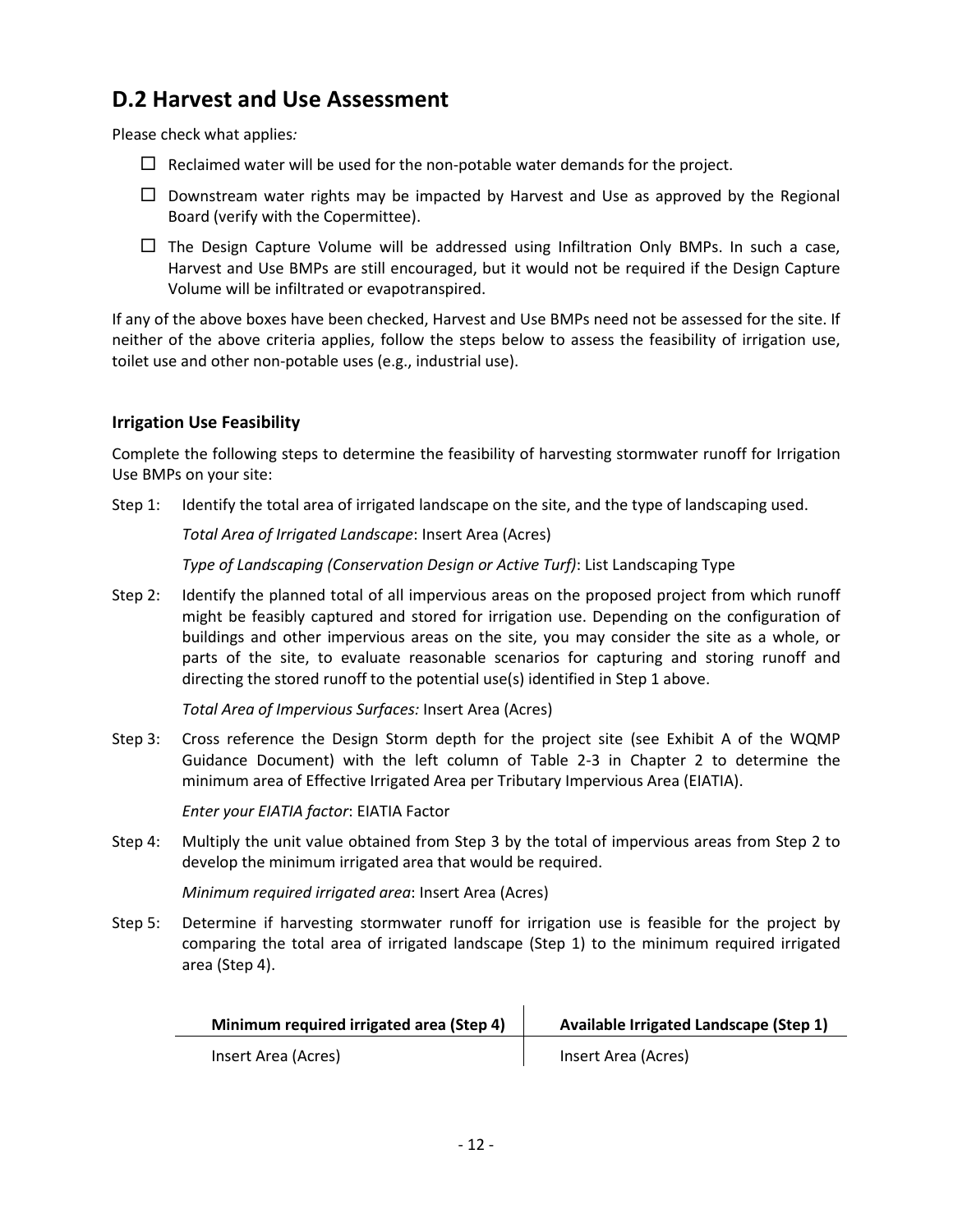### **Toilet Use Feasibility**

Complete the following steps to determine the feasibility of harvesting stormwater runoff for toilet flushing uses on your site:

Step 1: Identify the projected total number of daily toilet users during the wet season, and account for any periodic shut downs or other lapses in occupancy:

*Projected Number of Daily Toilet Users: Number of daily Toilet Users*

*Project Type: Enter 'Residential', 'Commercial', 'Industrial' or 'Schools'*

Step 2: Identify the planned total of all impervious areas on the proposed project from which runoff might be feasibly captured and stored for toilet use. Depending on the configuration of buildings and other impervious areas on the site, you may consider the site as a whole, or parts of the site, to evaluate reasonable scenarios for capturing and storing runoff and directing the stored runoff to the potential use(s) identified in Step 1 above.

*Total Area of Impervious Surfaces: Insert Area (Acres)*

Step 3: Enter the Design Storm depth for the project site (see Exhibit A) into the left column of Table 2-1 in Chapter 2 to determine the minimum number or toilet users per tributary impervious acre (TUTIA).

*Enter your TUTIA factor: TUTIA Factor*

Step 4: Multiply the unit value obtained from Step 3 by the total of impervious areas from Step 2 to develop the minimum number of toilet users that would be required.

*Minimum number of toilet users: Required number of toilet users*

Step 5: Determine if harvesting stormwater runoff for toilet flushing use is feasible for the project by comparing the Number of Daily Toilet Users (Step 1) to the minimum required number of toilet users (Step 4).

| <b>Minimum required Toilet Users (Step 4)</b> | Projected number of toilet users (Step 1) |  |  |
|-----------------------------------------------|-------------------------------------------|--|--|
| Insert Area (Acres)                           | Insert Area (Acres)                       |  |  |

#### **Other Non-Potable Use Feasibility**

Are there other non-potable uses for stormwater runoff on the site (e.g. industrial use)? See Chapter 2 of the Guidance for further information. If yes, describe below. If no, write N/A.

Insert narrative description here.

Step 1: Identify the projected average daily non-potable demand, in gallons per day, during the wet season and accounting for any periodic shut downs or other lapses in occupancy or operation.

*Average Daily Demand: Projected Average Daily Use (gpd)*

Step 2: Identify the planned total of all impervious areas on the proposed project from which runoff might be feasibly captured and stored for the identified non-potable use. Depending on the configuration of buildings and other impervious areas on the site, you may consider the site as a whole, or parts of the site, to evaluate reasonable scenarios for capturing and storing runoff and directing the stored runoff to the potential use(s) identified in Step 1 above.

*Total Area of Impervious Surfaces: Insert Area (Acres)*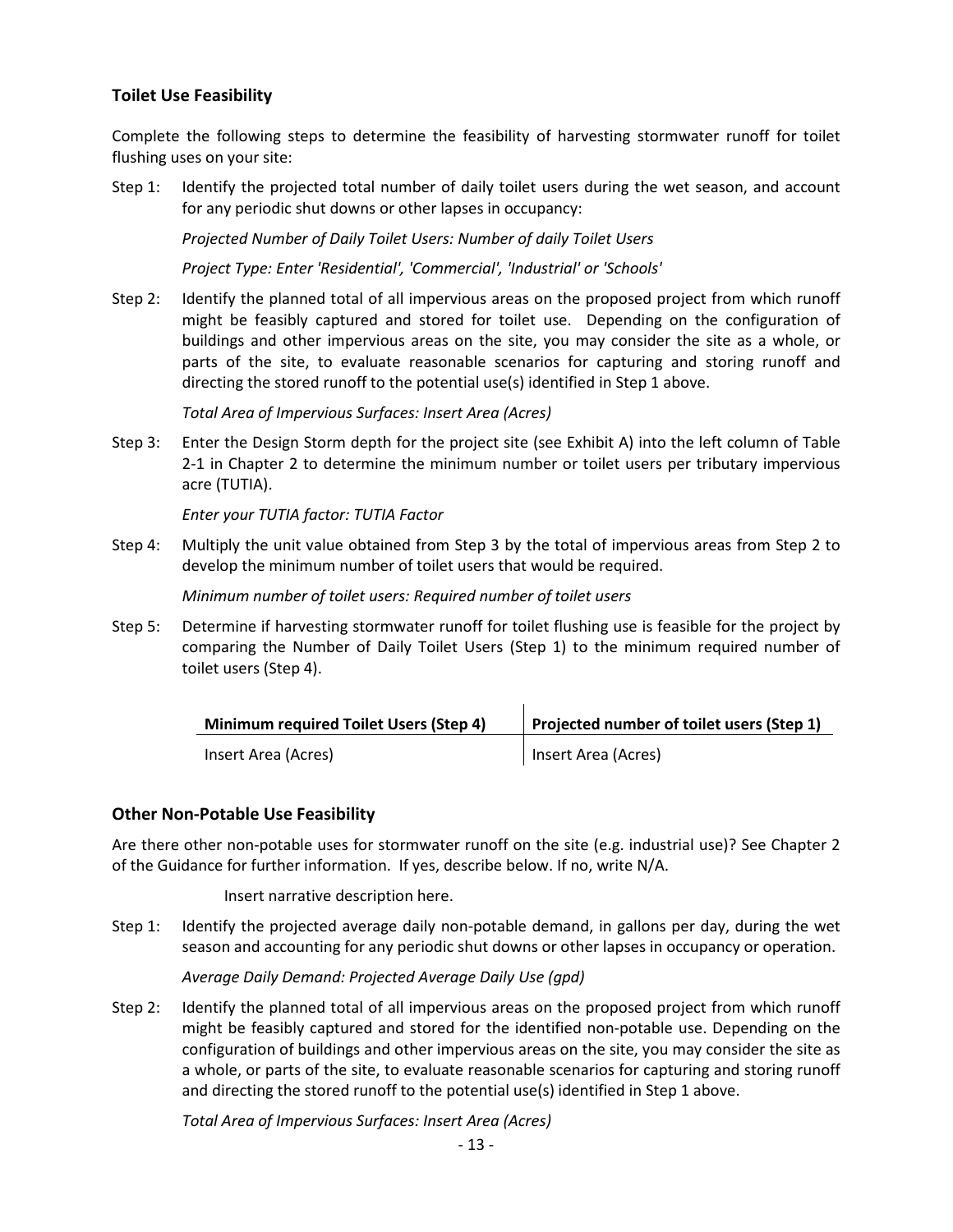Step 3: Enter the Design Storm depth for the project site (see Exhibit A) into the left column of Table 2-3 in Chapter 2 to determine the minimum demand for non-potable uses per tributary impervious acre.

*Enter the factor from Table 2-3: Enter Value*

Step 4: Multiply the unit value obtained from Step 4 by the total of impervious areas from Step 3 to develop the minimum number of gallons per day of non-potable use that would be required.

*Minimum required use: Minimum use required (gpd)*

Step 5: Determine if harvesting stormwater runoff for other non-potable use is feasible for the project by comparing the Number of Daily Toilet Users (Step 1) to the minimum required number of toilet users (Step 4).

| Minimum required non-potable use (Step 4) | Projected average daily use (Step 1) |
|-------------------------------------------|--------------------------------------|
| Minimum use required (gpd)                | Projected Average Daily Use (gpd)    |

If Irrigation, Toilet and Other Use feasibility anticipated demands are less than the applicable minimum values, Harvest and Use BMPs are not required and you should proceed to utilize LID Bioretention and Biotreatment, unless a site-specific analysis has been completed that demonstrates technical infeasibility as noted in D.3 below.

### <span id="page-13-0"></span>**D.3 Bioretention and Biotreatment Assessment**

Other LID Bioretention and Biotreatment BMPs as described in Chapter 2.4.7 of the WQMP Guidance Document are feasible on nearly all development sites with sufficient advance planning.

*Select one of the following:*

- $\Box$  LID Bioretention/Biotreatment BMPs will be used for some or all DMAs of the project as noted below in Section D.4 (note the requirements of Section 3.4.2 in the WQMP Guidance Document).
- $\Box$  A site-specific analysis demonstrating the technical infeasibility of all LID BMPs has been performed and is included in Appendix 5. If you plan to submit an analysis demonstrating the technical infeasibility of LID BMPs, request a pre-submittal meeting with the Copermittee to discuss this option. Proceed to Section E to document your alternative compliance measures.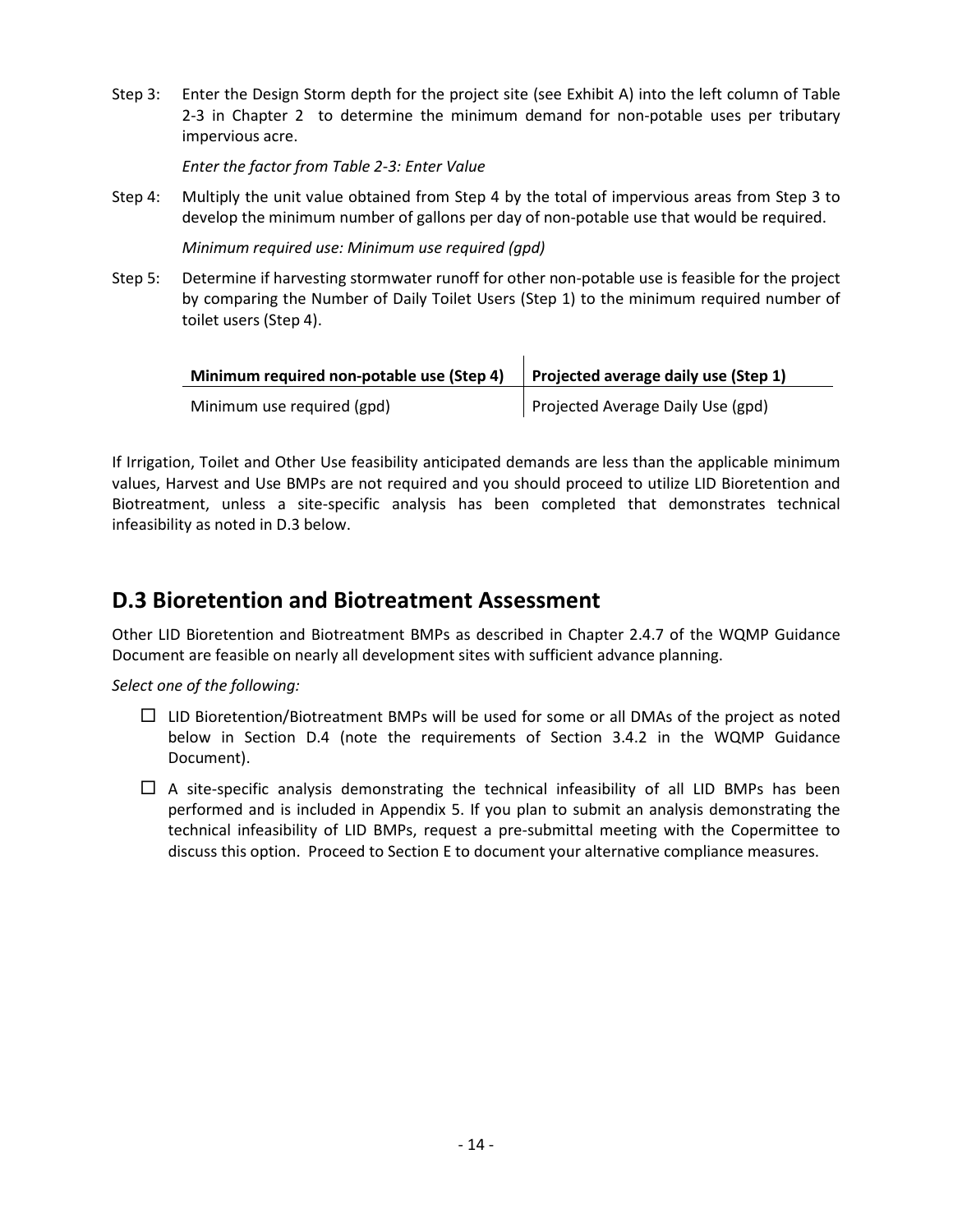### <span id="page-14-0"></span>**D.4 Feasibility Assessment Summaries**

From the Infiltration, Harvest and Use, Bioretention and Biotreatment Sections above, complete Table D.2 below to summarize which LID BMPs are technically feasible, and which are not, based upon the established hierarchy.

| <b>Table D.2 LID</b> I HOLIGLATOR JUILING <b>Y</b> IVIGUIA |                          |                    |                 |                 |              |  |  |  |  |
|------------------------------------------------------------|--------------------------|--------------------|-----------------|-----------------|--------------|--|--|--|--|
|                                                            | <b>LID BMP Hierarchy</b> |                    |                 |                 |              |  |  |  |  |
| <b>DMA</b>                                                 |                          |                    |                 |                 | (Alternative |  |  |  |  |
| Name/ID                                                    | Infiltration<br>1.       | 2. Harvest and use | 3. Bioretention | 4. Biotreatment | Compliance)  |  |  |  |  |
|                                                            |                          |                    |                 |                 |              |  |  |  |  |
|                                                            |                          |                    |                 |                 |              |  |  |  |  |
|                                                            |                          |                    |                 |                 |              |  |  |  |  |
|                                                            |                          |                    |                 |                 |              |  |  |  |  |
|                                                            |                          |                    |                 |                 |              |  |  |  |  |
|                                                            |                          |                    |                 |                 |              |  |  |  |  |

**Table D.2** LID Prioritization Summary Matrix

For those DMAs where LID BMPs are not feasible, provide a brief narrative below summarizing why they are not feasible, include your technical infeasibility criteria in Appendix 5, and proceed to Section E below to document Alternative Compliance measures for those DMAs. Recall that each proposed DMA must pass through the LID BMP hierarchy before alternative compliance measures may be considered.

Insert narrative description here.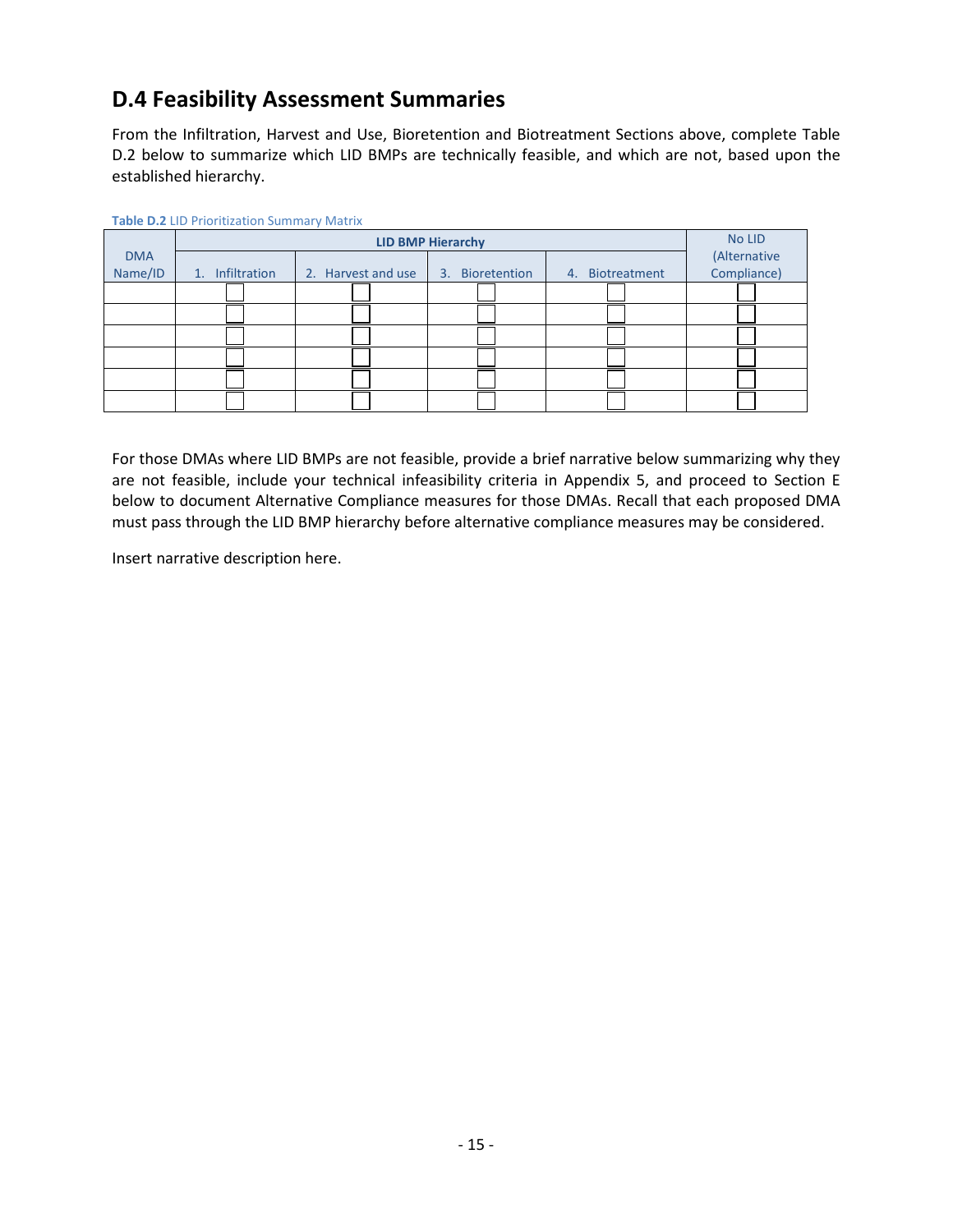### <span id="page-15-0"></span>**D.5 LID BMP Sizing**

Each LID BMP must be designed to ensure that the Design Capture Volume will be addressed by the selected BMPs. First, calculate the Design Capture Volume for each LID BMP using the V<sub>BMP</sub> worksheet in Appendix F of the LID BMP Design Handbook. Second, design the LID BMP to meet the required V<sub>BMP</sub> using a method approved by the Copermittee. Utilize the worksheets found in the LID BMP Design Handbook or consult with your Copermittee to assist you in correctly sizing your LID BMPs. Complete Table D.3 below to document the Design Capture Volume and the Proposed Volume for each LID BMP. Provide the completed design procedure sheets for each LID BMP in Appendix 6. You may add additional rows to the table below as needed.

| <b>DMA</b><br>Type/ID | <b>DMA</b><br>Area<br>(square<br>feet)<br>[A] | Post-<br><b>Project</b><br><b>Surface</b><br><b>Type</b> | <b>Effective</b><br><b>Impervious</b><br>Fraction, $I_f$<br>[B] | <b>DMA</b><br><b>Runoff</b><br><b>Factor</b><br>[C] | <b>DMA</b><br><b>Areas</b><br>$\mathbf{x}$<br><b>Runoff</b><br><b>Factor</b><br>$[A] \times [C]$ |                                  | <b>Enter BMP Name / Identifier Here</b>                    |                                                   |
|-----------------------|-----------------------------------------------|----------------------------------------------------------|-----------------------------------------------------------------|-----------------------------------------------------|--------------------------------------------------------------------------------------------------|----------------------------------|------------------------------------------------------------|---------------------------------------------------|
|                       |                                               |                                                          |                                                                 |                                                     |                                                                                                  | Design<br>Storm<br>Depth<br>(in) | Design Capture<br>Volume, V <sub>BMP</sub><br>(cubic feet) | Proposed<br>Volume<br>on Plans<br>(cubic<br>feet) |
|                       | $A_T = \Sigma[A]$                             |                                                          |                                                                 |                                                     | $\Sigma = [D]$                                                                                   | [E]                              | [D]x[E]<br>$\left[ \mathbf{F}\right]$<br>$\equiv$<br>12    | [G]                                               |

**Table D.3** DCV Calculations for LID BMPs

[B], [C] is obtained as described in Section 2.3.1 of the WQMP Guidance Document

[E] is obtained from Exhibit A in the WQMP Guidance Document

[G] is obtained from a design procedure sheet, such as in LID BMP Design Handbook and placed in Appendix 6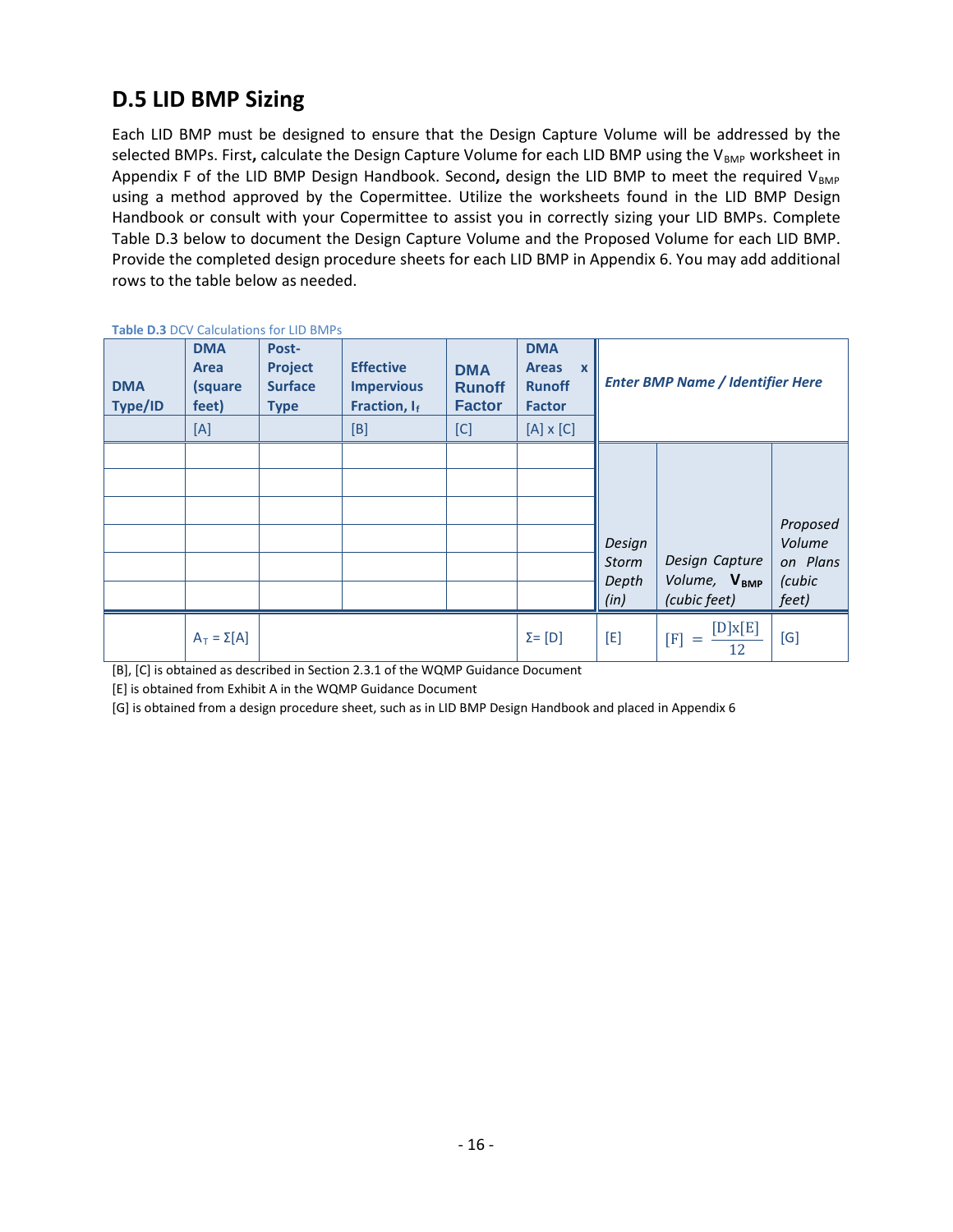## <span id="page-16-0"></span>**Section E: Alternative Compliance (LID Waiver Program)**

LID BMPs are expected to be feasible on virtually all projects. Where LID BMPs have been demonstrated to be infeasible as documented in Section D, other Treatment Control BMPs must be used (subject to LID waiver approval by the Copermittee). Check one of the following Boxes:

- $\Box$  LID Principles and LID BMPs have been incorporated into the site design to fully address all Drainage Management Areas. No alternative compliance measures are required for this project and thus this Section is not required to be completed.
	- *Or* **-**
- $\Box$  The following Drainage Management Areas are unable to be addressed using LID BMPs. A sitespecific analysis demonstrating technical infeasibility of LID BMPs has been approved by the Co-Permittee and included in Appendix 5. Additionally, no downstream regional and/or subregional LID BMPs exist or are available for use by the project. The following alternative compliance measures on the following pages are being implemented to ensure that any pollutant loads expected to be discharged by not incorporating LID BMPs, are fully mitigated.

List DMAs here.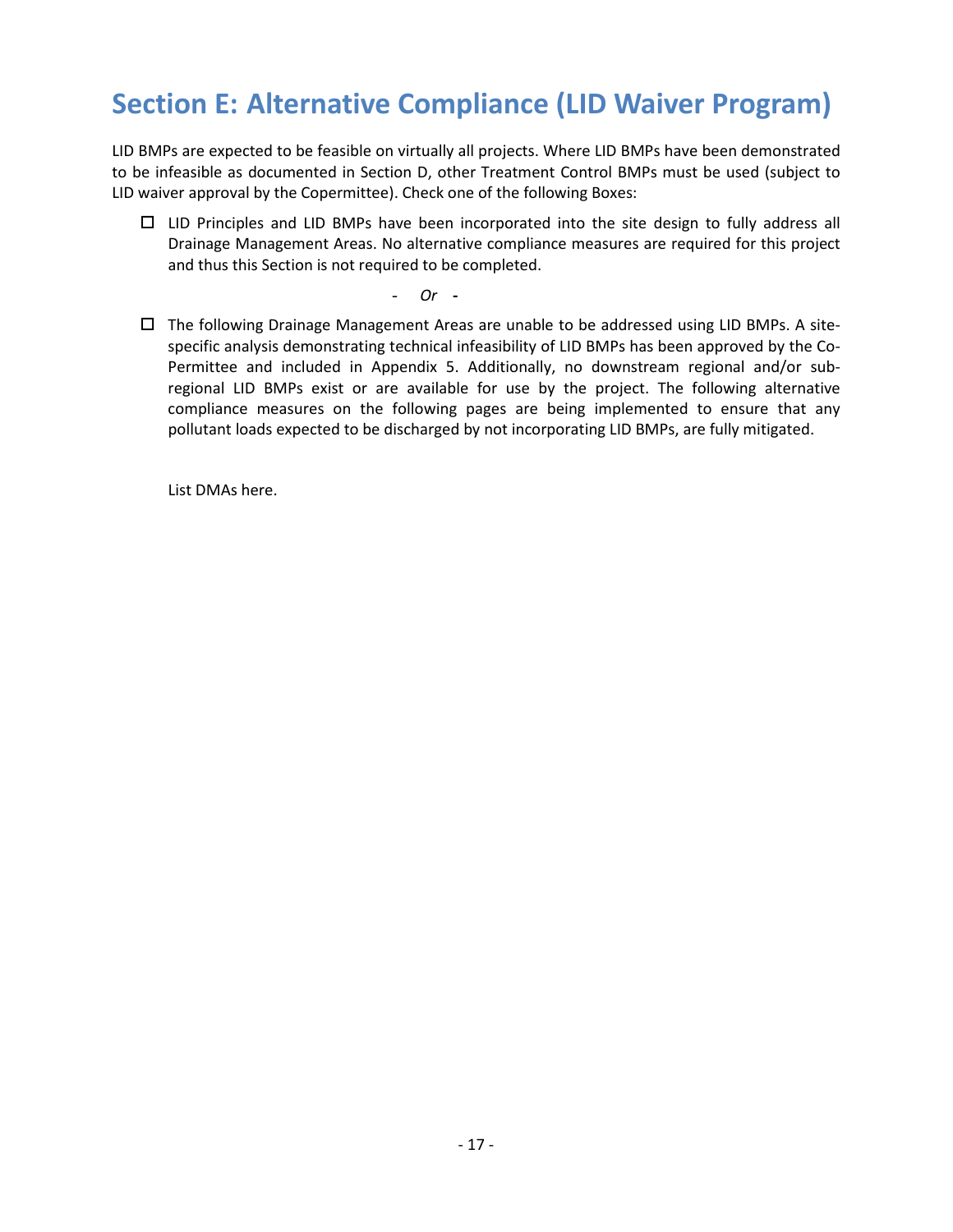### <span id="page-17-0"></span>**E.1 Identify Pollutants of Concern**

Utilizing Table A.1 from Section A above which noted your project's receiving waters and their associated EPA approved 303(d) listed impairments, cross reference this information with that of your selected Priority Development Project Category in Table E.1 below. If the identified General Pollutant Categories are the same as those listed for your receiving waters, then these will be your Pollutants of Concern and the appropriate box or boxes will be checked on the last row. The purpose of this is to document compliance and to help you appropriately plan for mitigating your Pollutants of Concern in lieu of implementing LID BMPs.

| Priority<br>Project<br>Categories<br>and/or<br>Project Features (check those<br>that apply) |                                                 | . .                            | Development General Pollutant Categories |                  |                   |                                      |                  |                              |                  |  |  |
|---------------------------------------------------------------------------------------------|-------------------------------------------------|--------------------------------|------------------------------------------|------------------|-------------------|--------------------------------------|------------------|------------------------------|------------------|--|--|
|                                                                                             |                                                 | Bacterial<br><b>Indicators</b> | <b>Metals</b>                            | <b>Nutrients</b> | <b>Pesticides</b> | <b>Toxic</b><br>Organic<br>Compounds | <b>Sediments</b> | Trash & Oil<br><b>Debris</b> | &<br>Grease      |  |  |
|                                                                                             | Detached Residential<br>Development             | P                              | N                                        | P                | P                 | N                                    | P                | P                            | P                |  |  |
| П                                                                                           | <b>Attached Residential</b><br>Development      | P                              | N                                        | P                | P                 | N                                    | P                | P                            | P <sup>(2)</sup> |  |  |
|                                                                                             | Commercial/Industrial<br>Development            | P <sup>(3)</sup>               | P                                        | $P^{(1)}$        | $P^{(1)}$         | $P^{(5)}$                            | P <sup>(1)</sup> | P                            | P                |  |  |
| $\Box$                                                                                      | Automotive Repair<br>Shops                      | N                              | P                                        | N                | N                 | $P^{(4, 5)}$                         | N                | P                            | P                |  |  |
| ⊔                                                                                           | <b>Restaurants</b><br>$(>5,000 \text{ ft}^2)$   | P                              | N                                        | N                | N                 | N                                    | N                | P                            | P                |  |  |
| $\Box$                                                                                      | Hillside Development<br>$(>5,000 \text{ ft}^2)$ | P                              | N                                        | P                | P                 | N                                    | P                | P                            | P                |  |  |
| □                                                                                           | Parking Lots<br>$(>5,000 \text{ ft}^2)$         | $P^{(6)}$                      | P                                        | $P^{(1)}$        | $P^{(1)}$         | P <sup>(4)</sup>                     | $P^{(1)}$        | P                            | P                |  |  |
|                                                                                             | <b>Retail Gasoline Outlets</b>                  | N                              | P                                        | N                | N                 | P                                    | N                | P                            | P                |  |  |
| <b>Project Priority Pollutant(s)</b><br>of Concern                                          |                                                 | $\Box$                         | $\Box$                                   | $\Box$           | $\mathbf{L}$      | $\mathbf{L}$                         | $\Box$           | $\Box$                       | $\Box$           |  |  |

#### **Table E.1** Potential Pollutants by Land Use Type

*P = Potential* 

*N = Not Potential* 

*(1) A potential Pollutant if non-native landscaping exists or is proposed onsite; otherwise not expected*

*(2) A potential Pollutant if the project includes uncovered parking areas; otherwise not expected*

*(3) A potential Pollutant is land use involving animal waste*

*(4) Specifically petroleum hydrocarbons*

*(5) Specifically solvents*

*(6) Bacterial indicators are routinely detected in pavement runoff*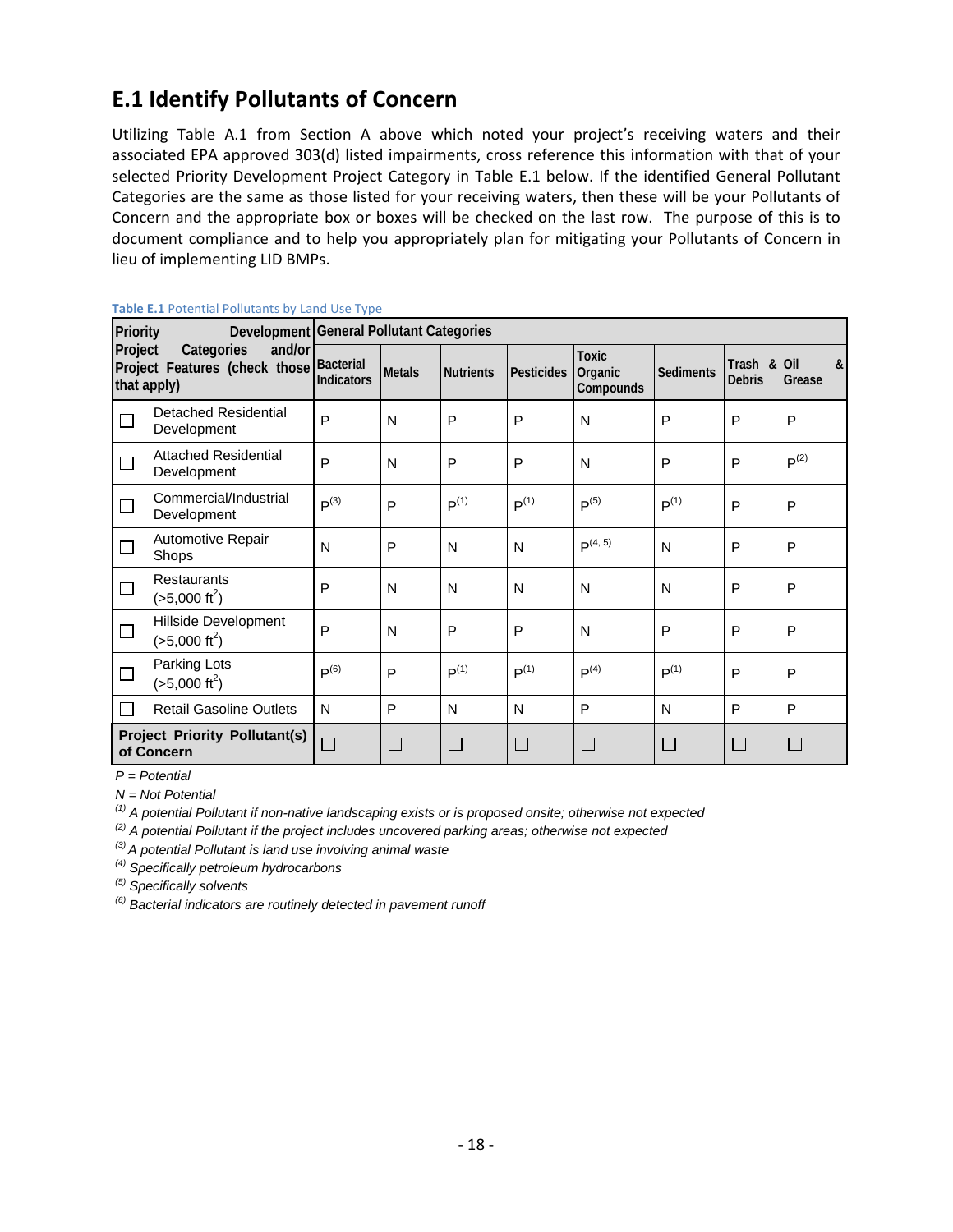### <span id="page-18-0"></span>**E.2 Stormwater Credits**

Projects that cannot implement LID BMPs but nevertheless implement smart growth principles are potentially eligible for Stormwater Credits. Utilize Table 3-8 within the WQMP Guidance Document to identify your Project Category and its associated Water Quality Credit. If not applicable, write N/A.

#### **Table E.2** Water Quality Credits

| <b>Qualifying Project Categories</b> | Credit Percentage <sup>2</sup> |
|--------------------------------------|--------------------------------|
|                                      |                                |
|                                      |                                |
|                                      |                                |
| Total Credit Percentage <sup>1</sup> |                                |

*1 Cannot Exceed 50%*

*2 Obtain corresponding data from Table 3-8 in the WQMP Guidance Document*

### <span id="page-18-1"></span>**E.3 Sizing Criteria**

After you appropriately considered Stormwater Credits for your project, utilize Table E.3 below to appropriately size them to the DCV, or Design Flow Rate, as applicable. Please reference Chapter 3.5.2 of the WQMP Guidance Document for further information.

| <b>DMA</b><br>Type/ID | <b>DMA</b><br>Area<br>(square<br>feet)<br>[A] | Post-<br><b>Project</b><br><b>Surface</b><br><b>Type</b> | <b>Effective</b><br><b>Impervious</b><br>Fraction, If<br>[B] | <b>DMA</b><br><b>Runoff</b><br><b>Factor</b><br>[C] | <b>DMA</b><br>Area<br>$\mathbf{x}$<br><b>Runoff</b><br><b>Factor</b><br>$[A]$ x $[C]$ |                                         |                                                                                                  | <b>Enter BMP Name / Identifier Here</b>                 |                                                                              |
|-----------------------|-----------------------------------------------|----------------------------------------------------------|--------------------------------------------------------------|-----------------------------------------------------|---------------------------------------------------------------------------------------|-----------------------------------------|--------------------------------------------------------------------------------------------------|---------------------------------------------------------|------------------------------------------------------------------------------|
|                       |                                               |                                                          |                                                              |                                                     |                                                                                       | Design<br><b>Storm</b><br>Depth<br>(in) | Minimum<br>Design<br>Capture<br>Volume<br>or<br>Design<br>Flow<br>(cubic<br>Rate<br>feet or cfs) | <b>Total Storm</b><br>Water<br>%<br>Credit<br>Reduction | Proposed<br>Volume<br>Flow<br>or<br>on Plans<br>(cubic<br>feet<br>or<br>cfs) |
|                       | $A_T$<br>$=$<br>$\Sigma[A]$                   |                                                          |                                                              |                                                     | $\Sigma = [D]$                                                                        | $[{\sf E}]$                             | [D]x[E]<br>[F]<br>$=$<br>[G]                                                                     | $[F] X (1-[H])$                                         | $[1]$                                                                        |

**Table E.3** Treatment Control BMP Sizing

[B], [C] is obtained as described in Section 2.3.1 from the WQMP Guidance Document

[E] is obtained from Exhibit A in the WQMP Guidance Document

[G] is for Flow-Based Treatment Control BMPs [G] = 43,560, for Volume-Based Control Treatment BMPs, [G] = 12

[H] is from the Total Credit Percentage as Calculated from Table E.2 above

[I] as obtained from a design procedure sheet from the BMP manufacturer and should be included in Appendix 6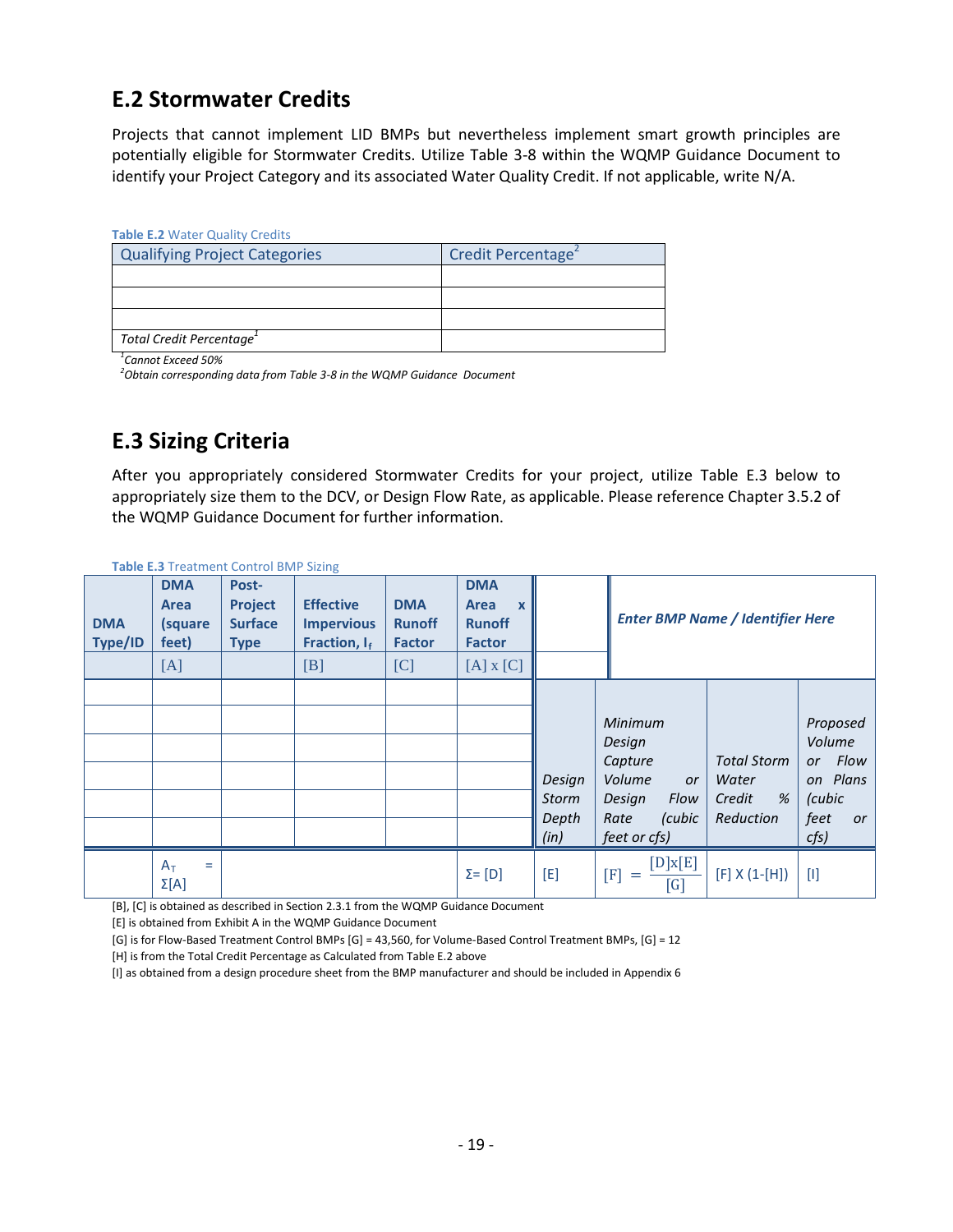### <span id="page-19-0"></span>**E.4 Treatment Control BMP Selection**

Treatment Control BMPs typically provide proprietary treatment mechanisms to treat potential pollutants in runoff, but do not sustain significant biological processes. Treatment Control BMPs must have a removal efficiency of a medium or high effectiveness as quantified below:

- **High**: equal to or greater than 80% removal efficiency
- **Medium**: between 40% and 80% removal efficiency

Such removal efficiency documentation (e.g., studies, reports, etc.) as further discussed in Chapter 3.5.2 of the WQMP Guidance Document, must be included in Appendix 6. In addition, ensure that proposed Treatment Control BMPs are properly identified on the WQMP Site Plan in Appendix 1.

| <b>Table E.4 Treatment Control BMP Selection</b> |                                  |                         |  |  |  |  |
|--------------------------------------------------|----------------------------------|-------------------------|--|--|--|--|
| Selected Treatment Control BMP   Priority        | Pollutant(s)<br><sub>of</sub>    | Efficiency<br>Removal   |  |  |  |  |
| Name or $ID1$                                    | Concern to Mitigate <sup>2</sup> | Percentage <sup>3</sup> |  |  |  |  |
|                                                  |                                  |                         |  |  |  |  |
|                                                  |                                  |                         |  |  |  |  |
|                                                  |                                  |                         |  |  |  |  |
|                                                  |                                  |                         |  |  |  |  |

**Table E.4** Treatment Control BMD Selection

*<sup>1</sup> Treatment Control BMPs must not be constructed within Receiving Waters. In addition, a proposed Treatment Control BMP may be listed more than once if they possess more than one qualifying pollutant removal efficiency.*

*<sup>2</sup> Cross Reference Table E.1 above to populate this column.*

*<sup>3</sup> As documented in a Co-Permittee Approved Study and provided in Appendix 6.*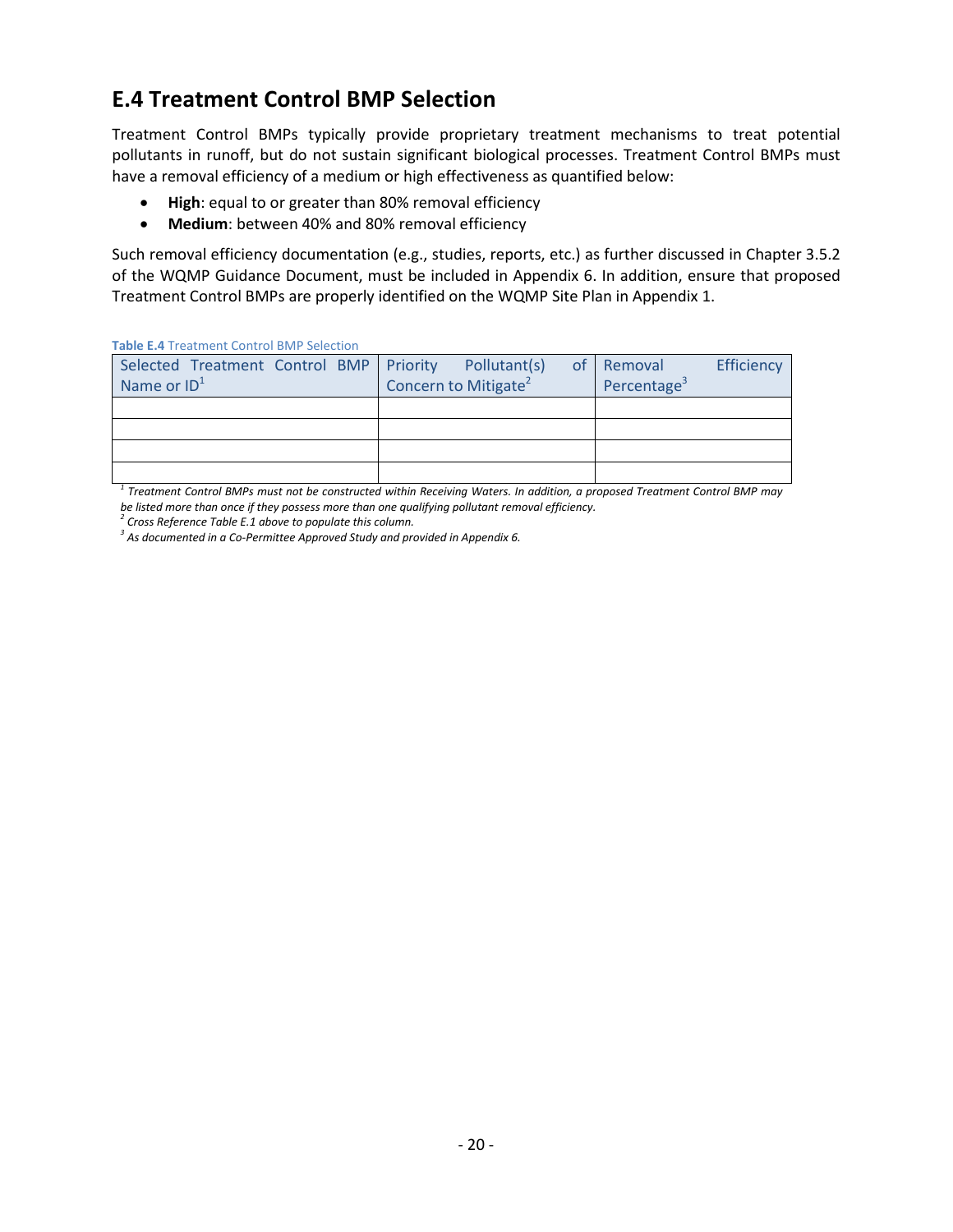## <span id="page-20-0"></span>**Section F: Hydromodification**

### <span id="page-20-1"></span>**F.1 Hydrologic Conditions of Concern (HCOC) Analysis**

Once you have determined that the LID design is adequate to address water quality requirements, you will need to assess if the proposed LID Design may still create a HCOC. Review Chapters 2 and 3 (including Figure 3-7) of the WQMP Guidance Document to determine if your project must mitigate for Hydromodification impacts. If your project meets one of the following criteria which will be indicated by the check boxes below, you do not need to address Hydromodification at this time. However, if the project does not qualify for Exemptions 1, 2 or 3, then additional measures must be added to the design to comply with HCOC criteria. This is discussed in further detail below in Section F.2.

**HCOC EXEMPTION 1**: The Priority Development Project disturbs less than one acre. The Copermittee has the discretion to require a Project-Specific WQMP to address HCOCs on projects less than one acre on a case by case basis. The disturbed area calculation should include all disturbances associated with larger common plans of development.

Does the project qualify for this HCOC Exemption?  $\Box Y$   $\Box N$ If Yes, HCOC criteria do not apply.

**HCOC EXEMPTION 2:** The volume and time of concentration<sup>1</sup> of storm water runoff for the postdevelopment condition is not significantly different from the pre-development condition for a 2-year return frequency storm (a difference of 5% or less is considered insignificant) using one of the following methods to calculate:

- Riverside County Hydrology Manual
- Technical Release 55 (TR-55): Urban Hydrology for Small Watersheds (NRCS 1986), or derivatives thereof, such as the Santa Barbara Urban Hydrograph Method
- Other methods acceptable to the Co-Permittee

Does the project qualify for this HCOC Exemption?  $\Box Y$   $\Box N$ 

If Yes, report results in Table F.1 below and provide your substantiated hydrologic analysis in Appendix 7.

|  |                            | $2$ year $- 24$ hour |                       |                     |  |  |  |
|--|----------------------------|----------------------|-----------------------|---------------------|--|--|--|
|  |                            | <b>Pre-condition</b> | <b>Post-condition</b> | % Difference        |  |  |  |
|  | Time of<br>Concentration   | <b>INSERT VALUE</b>  | <b>INSERT VALUE</b>   | <b>INSERT VALUE</b> |  |  |  |
|  | <b>Volume (Cubic Feet)</b> | <b>INSERT VALUE</b>  | <b>INSERT VALUE</b>   | <b>INSERT VALUE</b> |  |  |  |

 $1$  Time of concentration is defined as the time after the beginning of the rainfall when all portions of the drainage basin are contributing to flow at the outlet.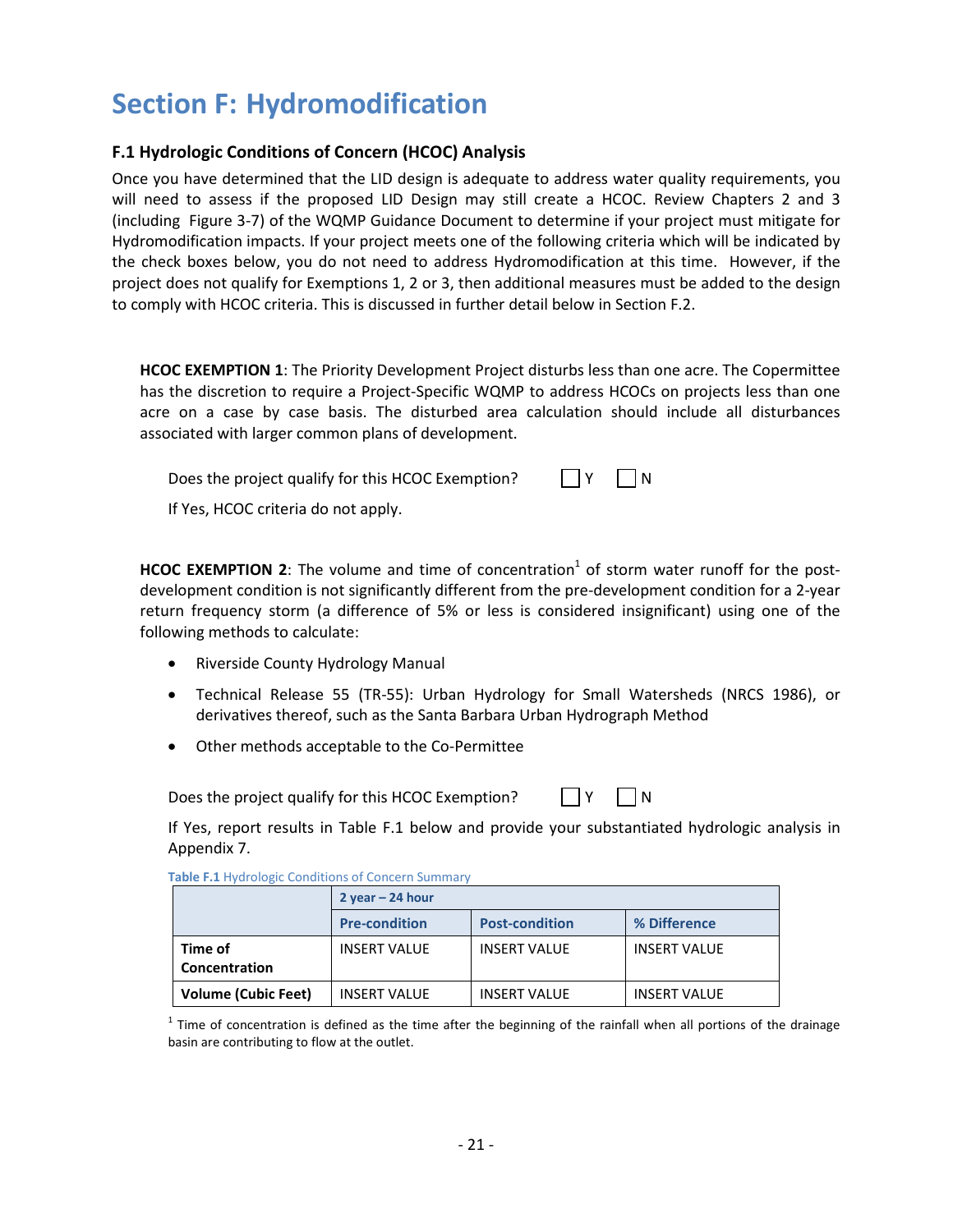**HCOC EXEMPTION 3**: All downstream conveyance channels to an adequate sump (for example, Prado Dam, Lake Elsinore, Canyon Lake, Santa Ana River, or other lake, reservoir or naturally erosion resistant feature) that will receive runoff from the project are engineered and regularly maintained to ensure design flow capacity; no sensitive stream habitat areas will be adversely affected; or are not identified on the Co-Permittees Hydromodification Sensitivity Maps.

Does the project qualify for this HCOC Exemption?  $\Box Y$   $\Box N$ 

If Yes, HCOC criteria do not apply and note below which adequate sump applies to this HCOC qualifier:

INSERT TEXT HERE

### <span id="page-21-0"></span>**F.2 HCOC Mitigation**

If none of the above HCOC Exemption Criteria are applicable, HCOC criteria is considered mitigated if they meet one of the following conditions:

- a. Additional LID BMPS are implemented onsite or offsite to mitigate potential erosion or habitat impacts as a result of HCOCs. This can be conducted by an evaluation of site-specific conditions utilizing accepted professional methodologies published by entities such as the California Stormwater Quality Association (CASQA), the Southern California Coastal Water Research Project (SCCRWP), or other Co-Permittee approved methodologies for site-specific HCOC analysis.
- b. The project is developed consistent with an approved Watershed Action Plan that addresses HCOC in Receiving Waters.
- c. Mimicking the pre-development hydrograph with the post-development hydrograph, for a 2 year return frequency storm. Generally, the hydrologic conditions of concern are not significant, if the post-development hydrograph is no more than 10% greater than pre-development hydrograph. In cases where excess volume cannot be infiltrated or captured and reused, discharge from the site must be limited to a flow rate no greater than 110% of the predevelopment 2-year peak flow.

Be sure to include all pertinent documentation used in your analysis of the items a, b or c in Appendix 7.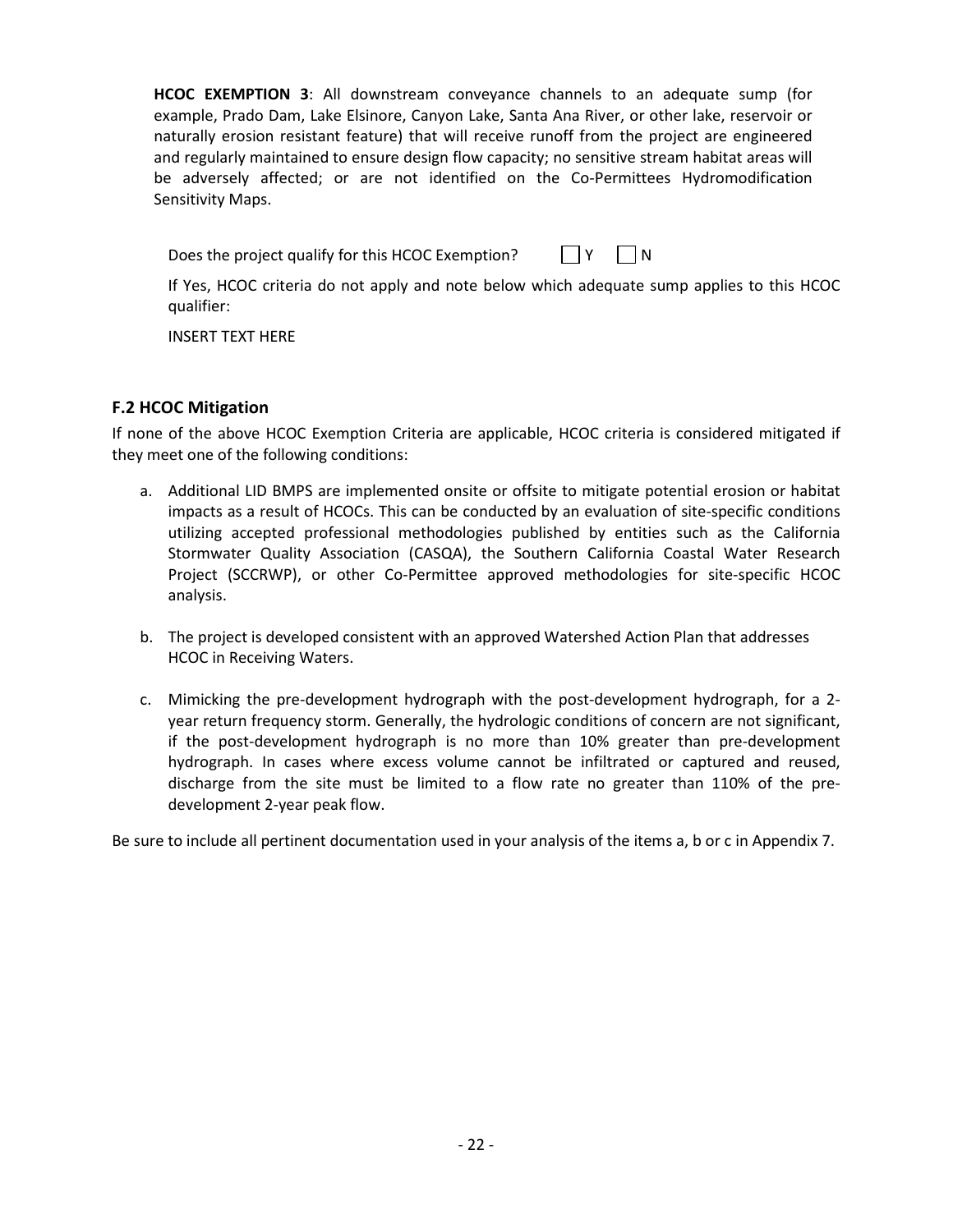## <span id="page-22-0"></span>**Section G: Source Control BMPs**

Source control BMPs include permanent, structural features that may be required in your project plans — such as roofs over and berms around trash and recycling areas — and Operational BMPs, such as regular sweeping and "housekeeping", that must be implemented by the site's occupant or user. The MEP standard typically requires both types of BMPs. In general, Operational BMPs cannot be substituted for a feasible and effective permanent BMP. Using the Pollutant Sources/Source Control Checklist in Appendix 8, review the following procedure to specify Source Control BMPs for your site:

- 1. *Identify Pollutant Sources***:** Review Column 1 in the Pollutant Sources/Source Control Checklist. Check off the potential sources of Pollutants that apply to your site.
- 2. *Note Locations on Project-Specific WQMP Exhibit***:** Note the corresponding requirements listed in Column 2 of the Pollutant Sources/Source Control Checklist. Show the location of each Pollutant source and each permanent Source Control BMP in your Project-Specific WQMP Exhibit located in Appendix 1.
- 3. *Prepare a Table and Narrative***:** Check off the corresponding requirements listed in Column 3 in the Pollutant Sources/Source Control Checklist. In the left column of Table G.1 below, list each potential source of runoff Pollutants on your site (from those that you checked in the Pollutant Sources/Source Control Checklist). In the middle column, list the corresponding permanent, Structural Source Control BMPs (from Columns 2 and 3 of the Pollutant Sources/Source Control Checklist) used to prevent Pollutants from entering runoff. **Add additional narrative** in this column that explains any special features, materials or methods of construction that will be used to implement these permanent, Structural Source Control BMPs.
- *4. Identify Operational Source Control BMPs:* To complete your table, refer once again to the Pollutant Sources/Source Control Checklist. List in the right column of your table the Operational BMPs that should be implemented as long as the anticipated activities continue at the site. Copermittee stormwater ordinances require that applicable Source Control BMPs be implemented; the same BMPs may also be required as a condition of a use permit or other revocable Discretionary Approval for use of the site.

| <u>. www.arenews.com/number of the control would control the interest of the control of the control of the control of the control of the control of the control of the control of the control of the control of the control of t</u> |                                                           |                                        |  |
|--------------------------------------------------------------------------------------------------------------------------------------------------------------------------------------------------------------------------------------|-----------------------------------------------------------|----------------------------------------|--|
| <b>Potential Sources of Runoff</b><br>pollutants                                                                                                                                                                                     | <b>Permanent Structural Source</b><br><b>Control BMPs</b> | <b>Operational Source Control BMPs</b> |  |
|                                                                                                                                                                                                                                      |                                                           |                                        |  |
|                                                                                                                                                                                                                                      |                                                           |                                        |  |
|                                                                                                                                                                                                                                      |                                                           |                                        |  |
|                                                                                                                                                                                                                                      |                                                           |                                        |  |
|                                                                                                                                                                                                                                      |                                                           |                                        |  |

#### **Table G.1** Permanent and Operational Source Control Measures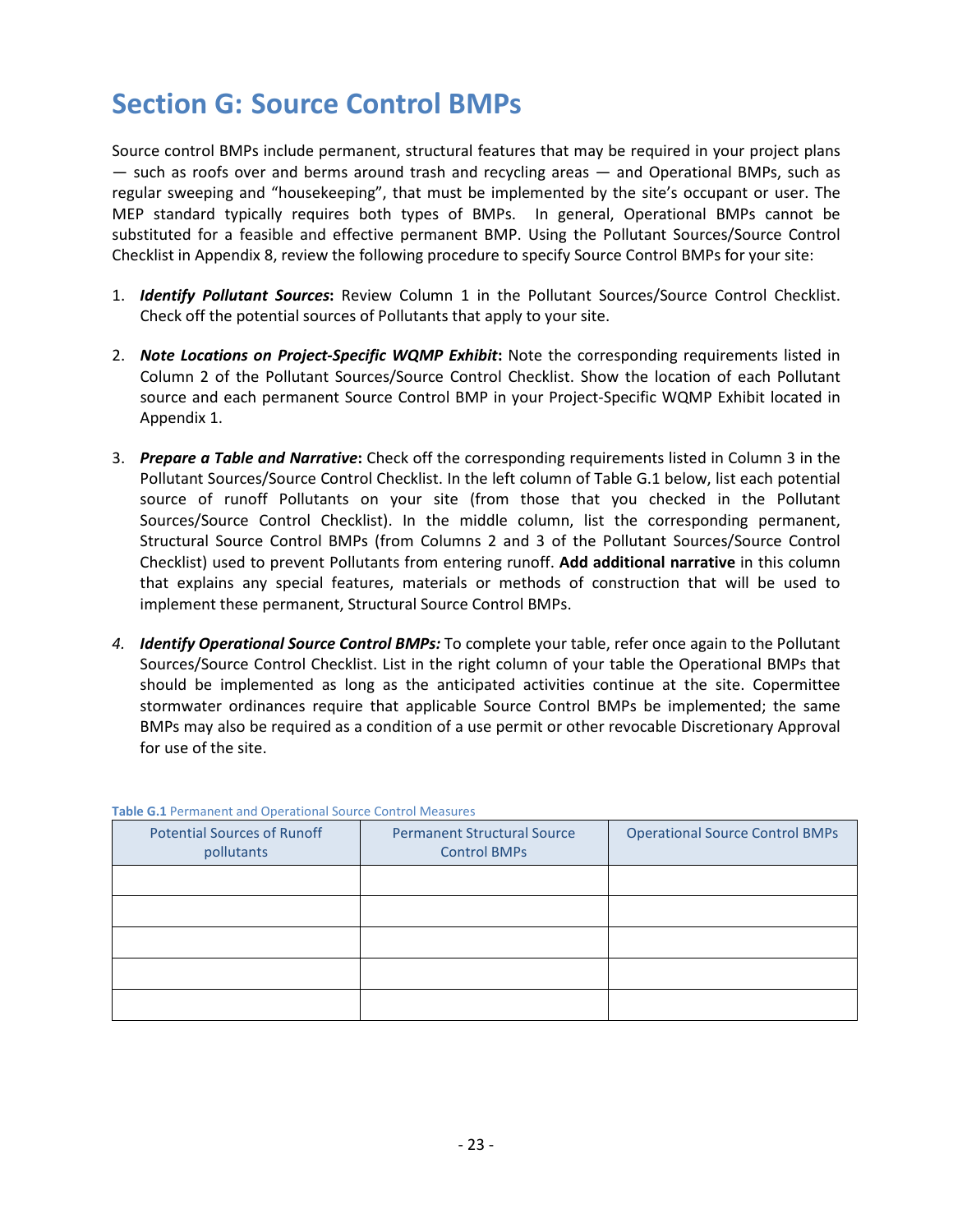## <span id="page-23-0"></span>**Section H: Construction Plan Checklist**

Populate Table H.1 below to assist the plan checker in an expeditious review of your project. The first two columns will contain information that was prepared in previous steps, while the last column will be populated with the corresponding plan sheets. This table is to be completed with the submittal of your final Project-Specific WQMP.

| BMP No. or ID | <b>BMP Identifier and Description</b> | Corresponding Plan Sheet(s) |
|---------------|---------------------------------------|-----------------------------|
|               |                                       |                             |
|               |                                       |                             |
|               |                                       |                             |
|               |                                       |                             |
|               |                                       |                             |

**Table H.1** Construction Plan Cross-reference

Note that the updated table — or Construction Plan WQMP Checklist — is **only a reference tool** to facilitate an easy comparison of the construction plans to your Project-Specific WQMP. Co-Permittee staff can advise you regarding the process required to propose changes to the approved Project-Specific WQMP.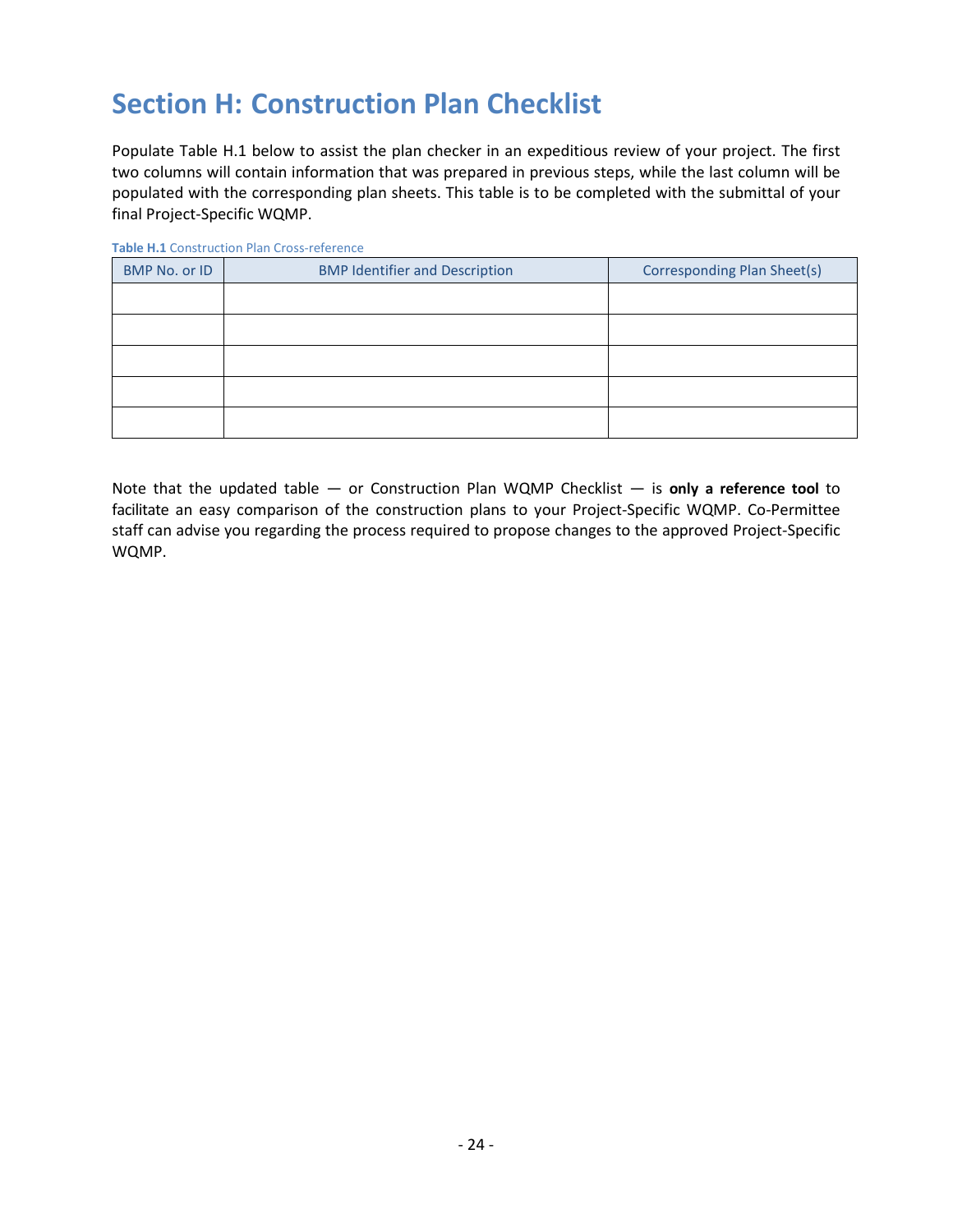## <span id="page-24-0"></span>**Section I: Operation, Maintenance and Funding**

The Copermittee will periodically verify that Stormwater BMPs on your site are maintained and continue to operate as designed. To make this possible, your Copermittee will require that you include in Appendix 9 of this Project-Specific WQMP:

- 1. A means to finance and implement facility maintenance in perpetuity, including replacement cost.
- 2. Acceptance of responsibility for maintenance from the time the BMPs are constructed until responsibility for operation and maintenance is legally transferred. A warranty covering a period following construction may also be required.
- 3. An outline of general maintenance requirements for the Stormwater BMPs you have selected.
- 4. Figures delineating and designating pervious and impervious areas, location, and type of Stormwater BMP, and tables of pervious and impervious areas served by each facility. Geolocating the BMPs using a coordinate system of latitude and longitude is recommended to help facilitate a future statewide database system.
- 5. A separate list and location of self-retaining areas or areas addressed by LID Principles that do not require specialized O&M or inspections but will require typical landscape maintenance as noted in Chapter 5, pages 85-86, in the WQMP Guidance. Include a brief description of typical landscape maintenance for these areas.

Your local Co-Permittee will also require that you prepare and submit a detailed Stormwater BMP Operation and Maintenance Plan that sets forth a maintenance schedule for each of the Stormwater BMPs built on your site. An agreement assigning responsibility for maintenance and providing for inspections and certification may also be required.

Details of these requirements and instructions for preparing a Stormwater BMP Operation and Maintenance Plan are in Chapter 5 of the WQMP Guidance Document.

#### **Maintenance Mechanism:** Insert text here.

Will the proposed BMPs be maintained by a Home Owners' Association (HOA) or Property Owners Association (POA)?



Include your Operation and Maintenance Plan and Maintenance Mechanism in Appendix 9. Additionally, include all pertinent forms of educational materials for those personnel that will be maintaining the proposed BMPs within this Project-Specific WQMP in Appendix 10.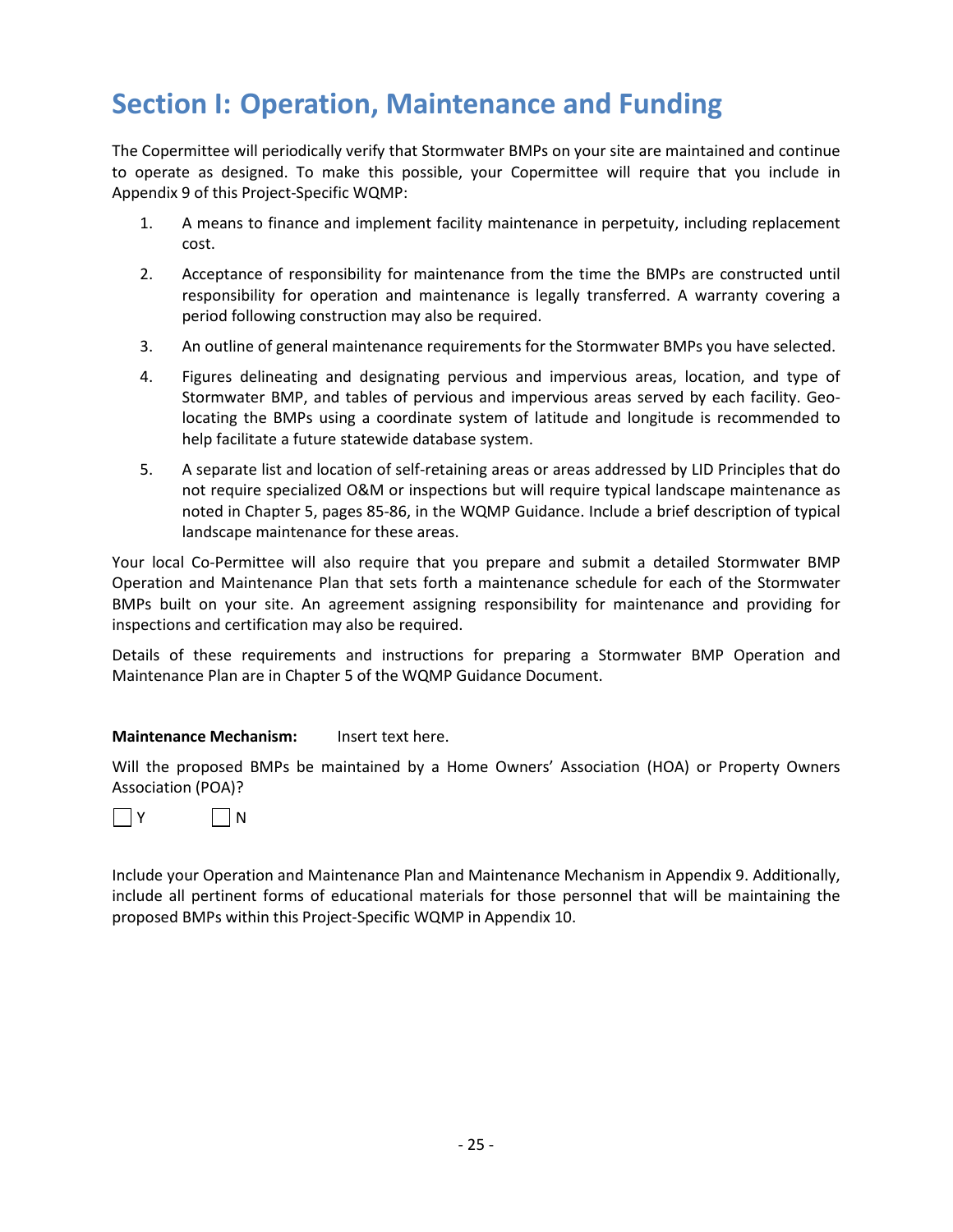# Appendix 1: Maps and Site Plans

<span id="page-25-0"></span>*Location Map, WQMP Site Plan and Receiving Waters Map*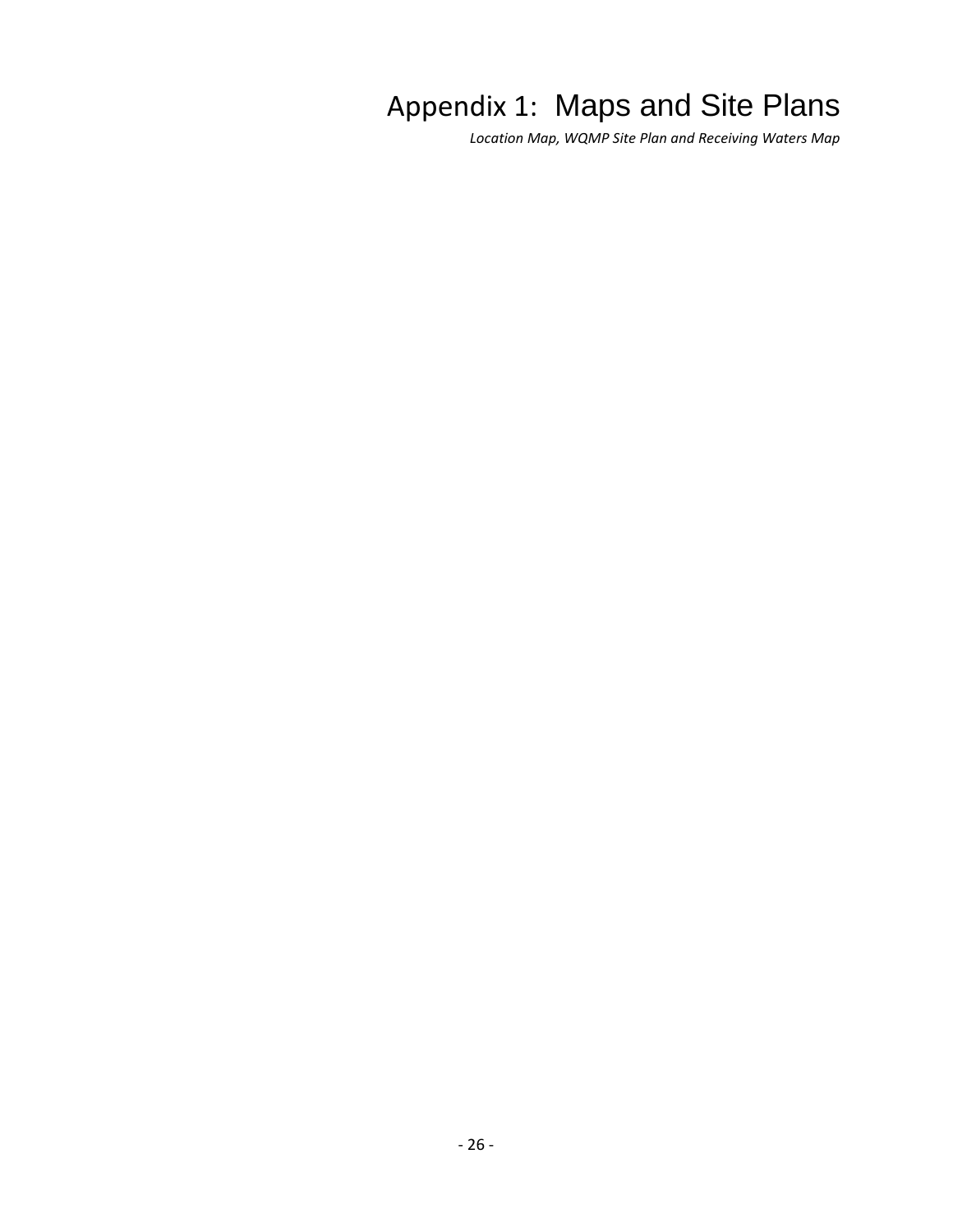# <span id="page-26-0"></span>Appendix 2: Construction Plans

*Grading and Drainage Plans*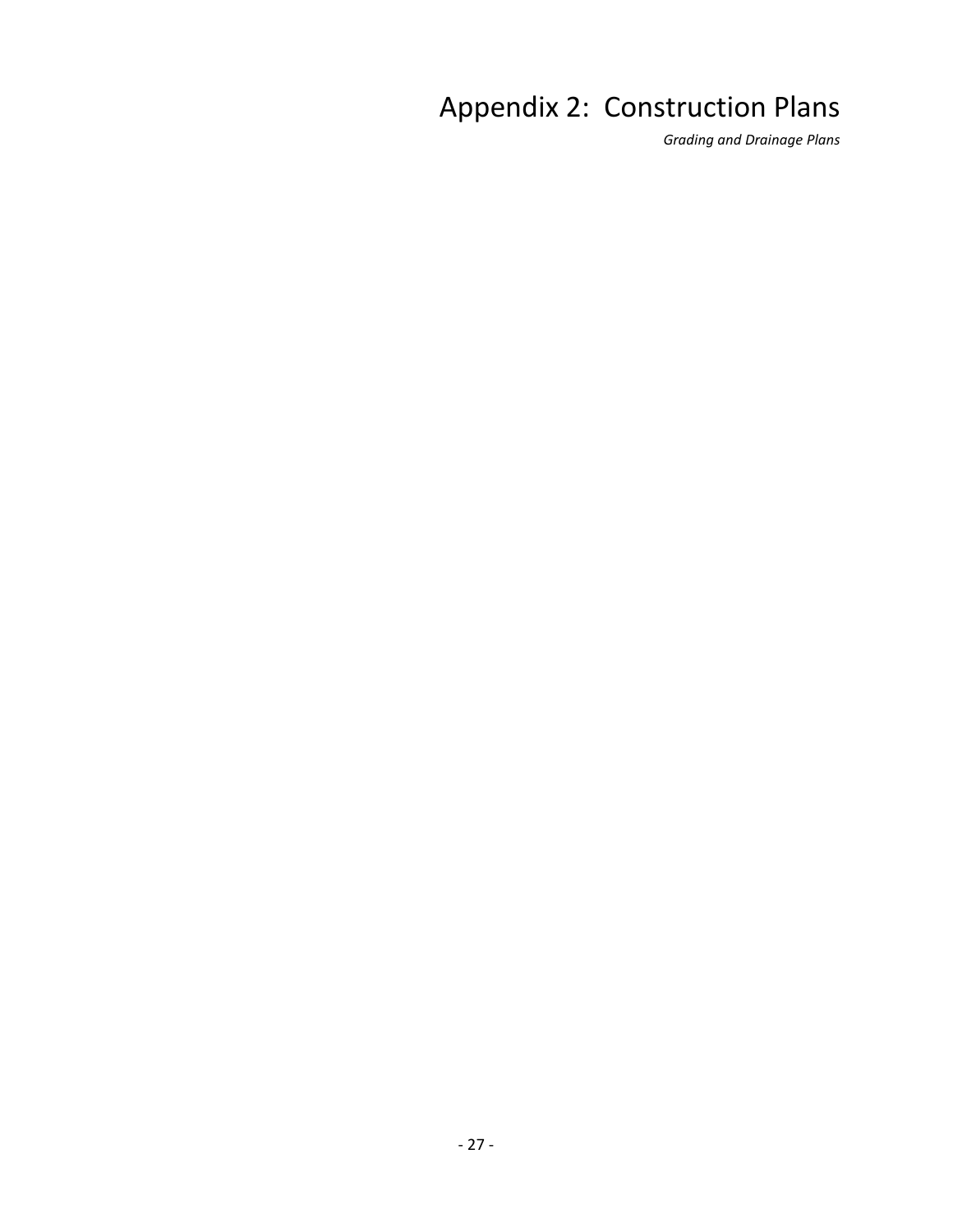# <span id="page-27-0"></span>Appendix 3: Soils Information

*Geotechnical Study and Other Infiltration Testing Data*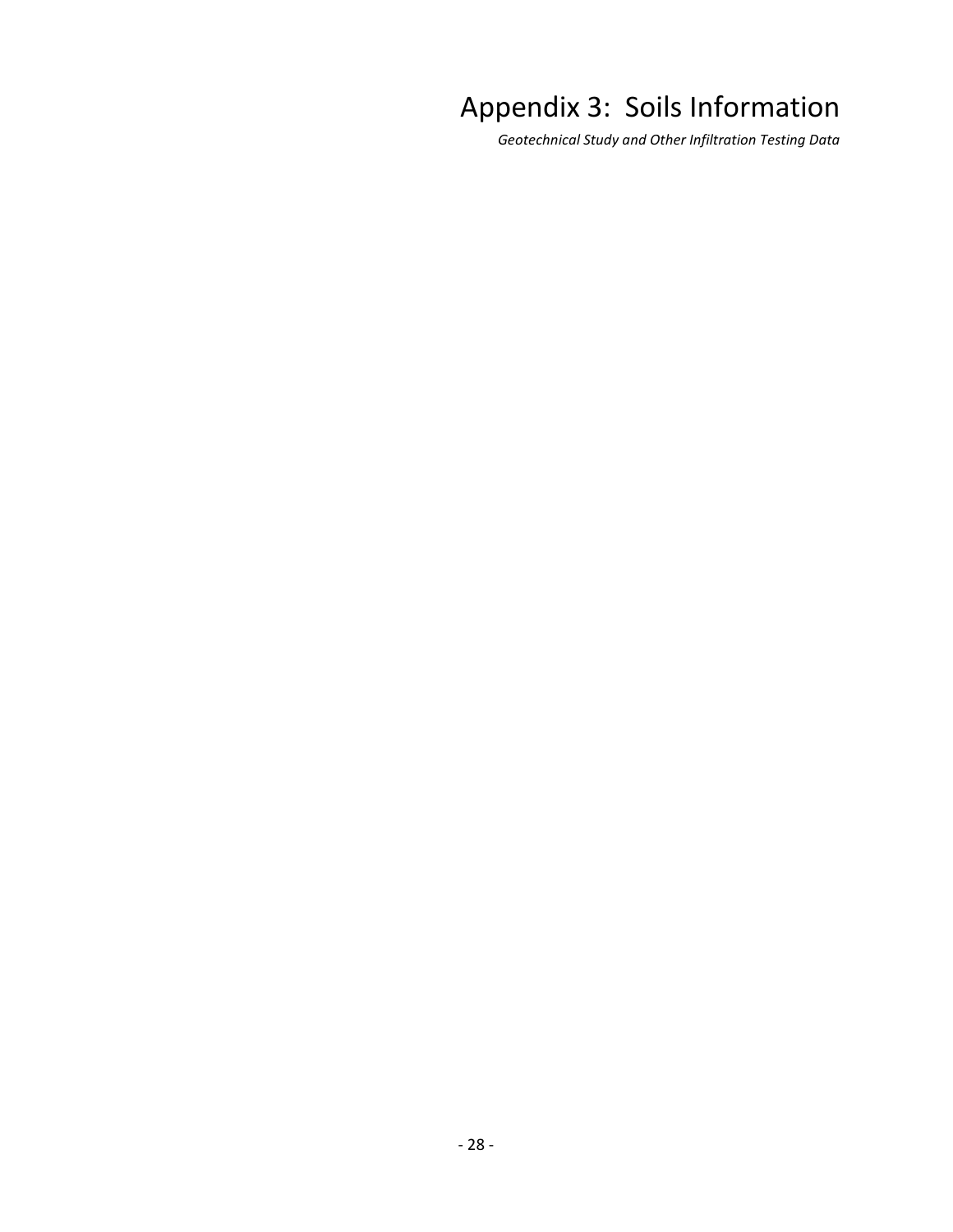# <span id="page-28-0"></span>Appendix 4: Historical Site Conditions

*Phase I Environmental Site Assessment or Other Information on Past Site Use*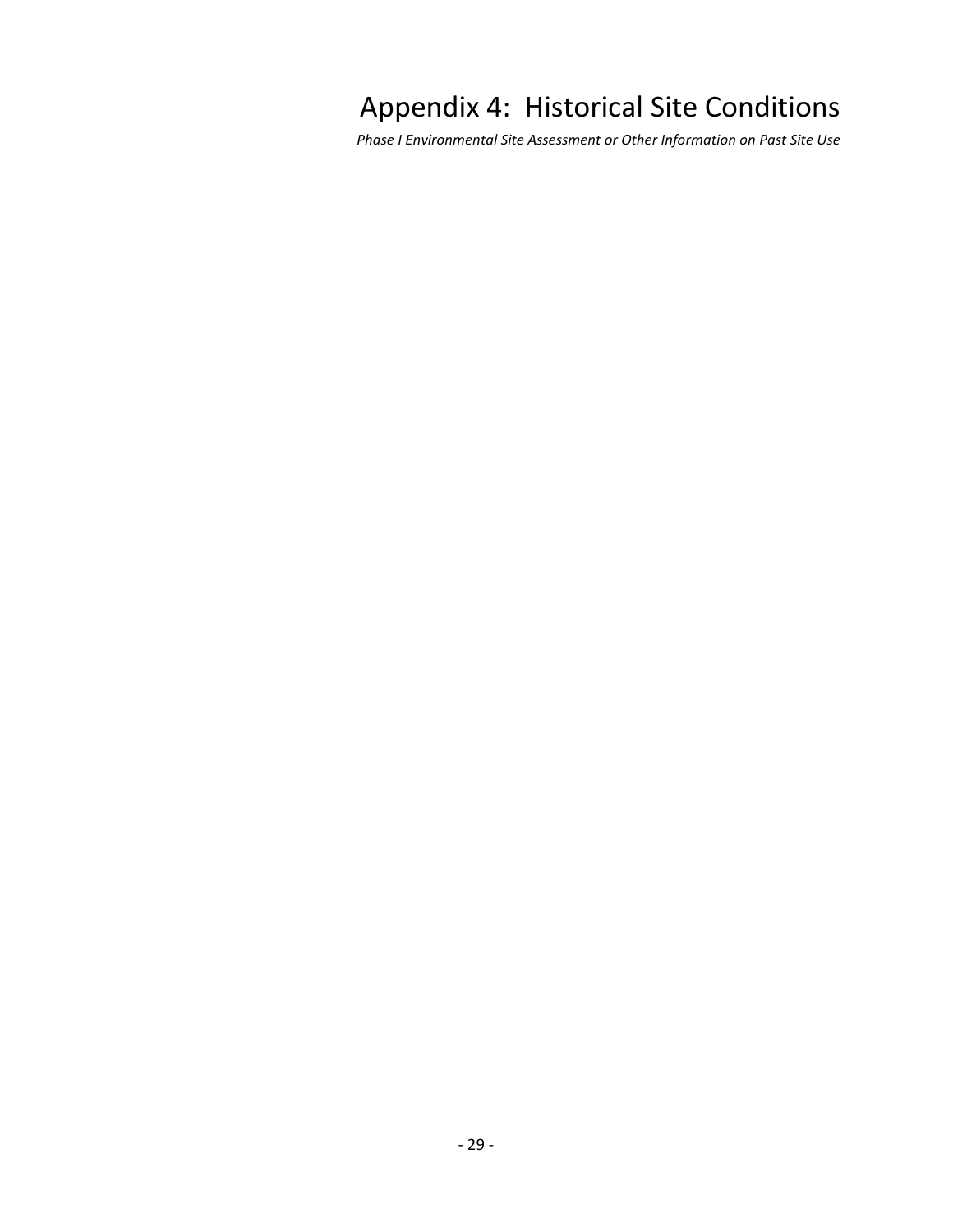# <span id="page-29-0"></span>Appendix 5: LID Infeasibility

*LID Technical Infeasibility Analysis*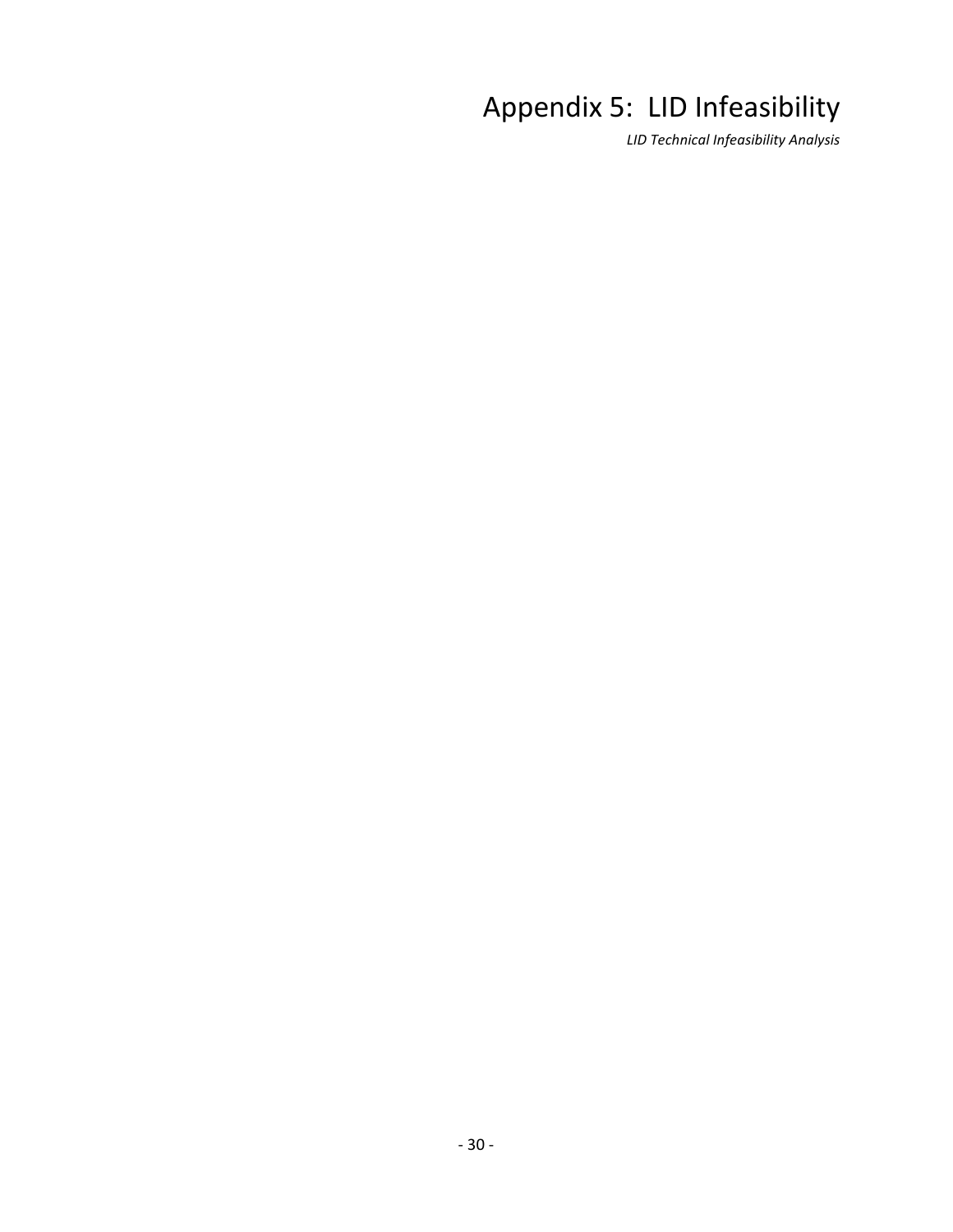## <span id="page-30-0"></span>Appendix 6: BMP Design Details

*BMP Sizing, Design Details and other Supporting Documentation*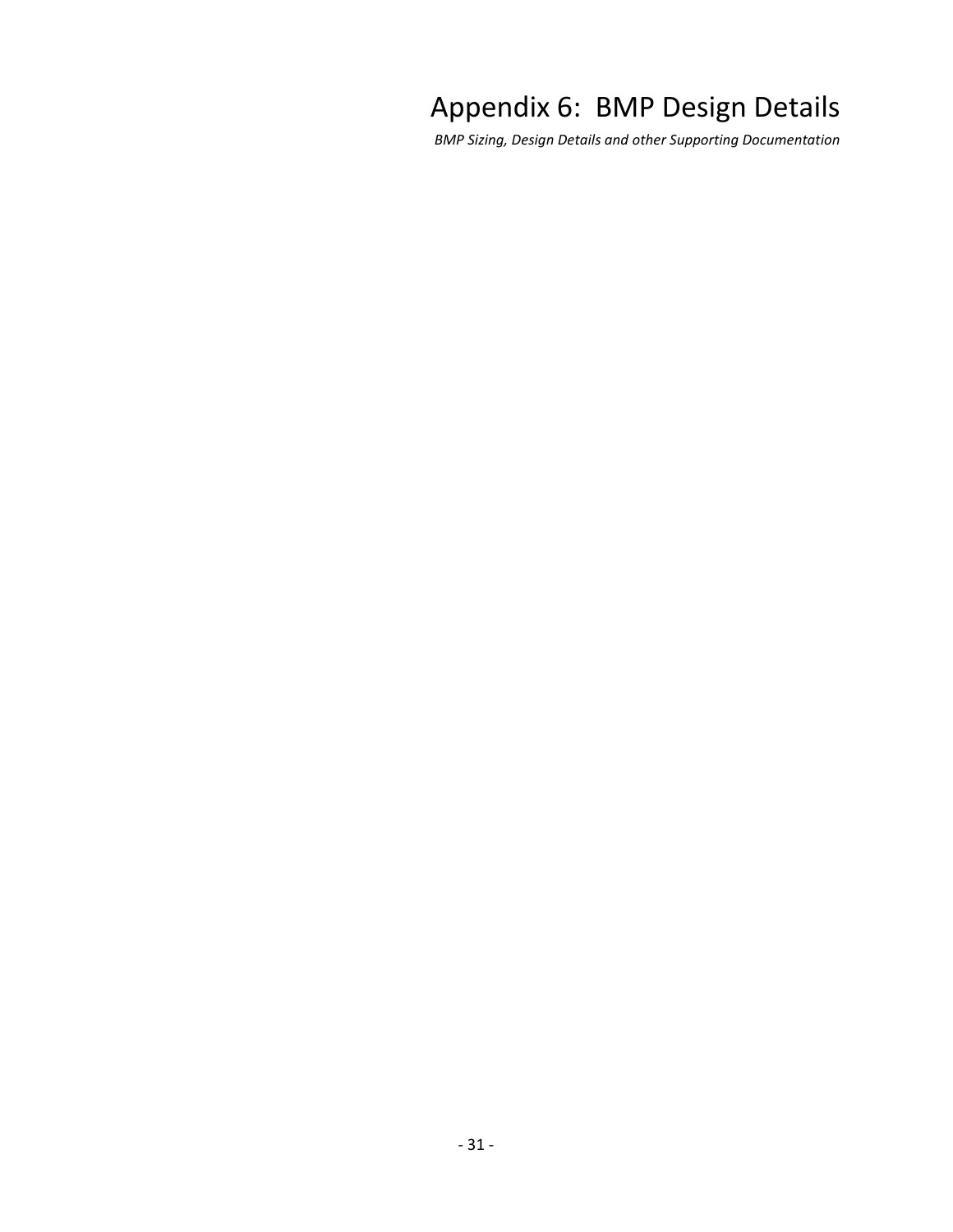# <span id="page-31-0"></span>Appendix 7: Hydromodification

*Supporting Detail Relating to Hydrologic Conditions of Concern*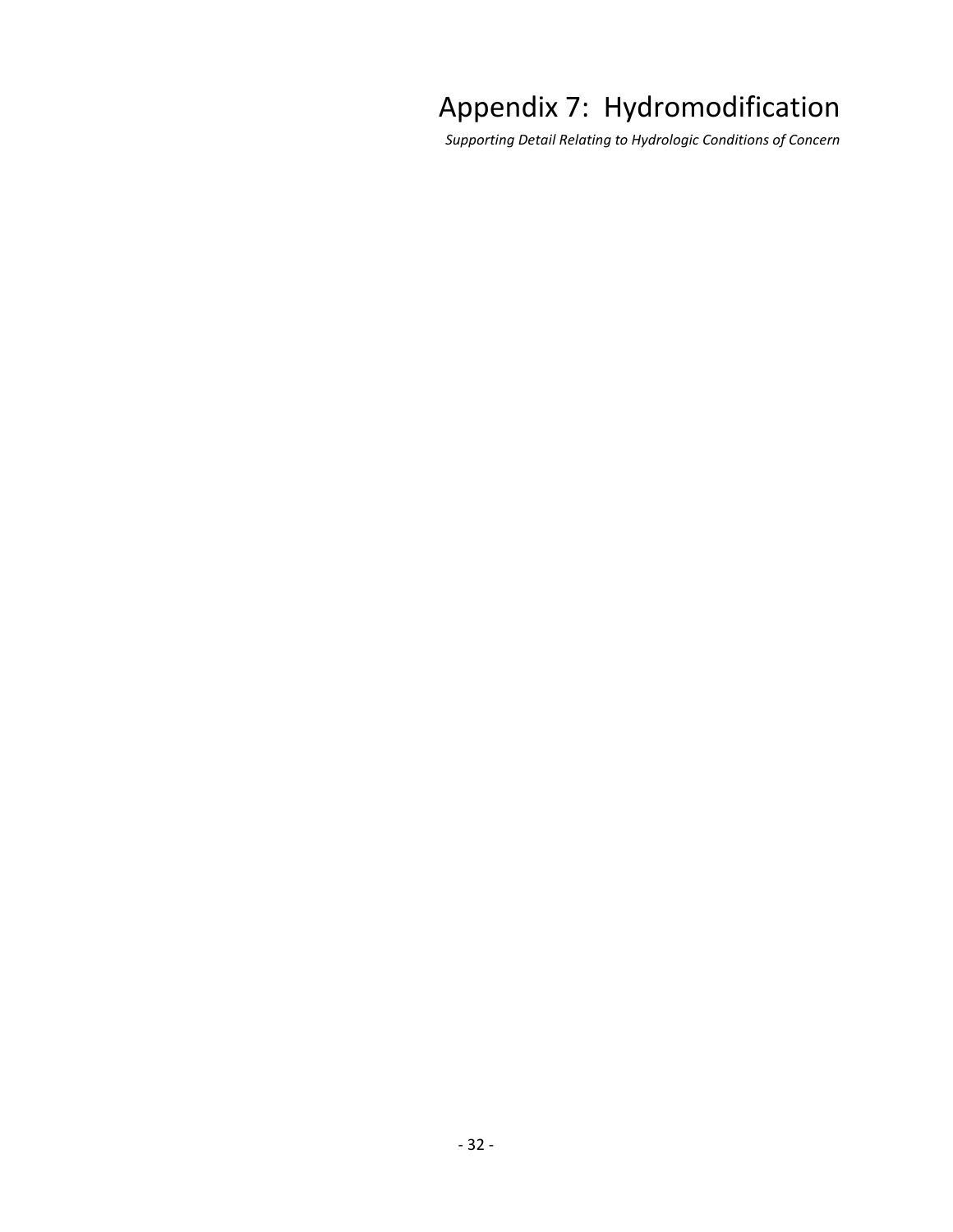# <span id="page-32-0"></span>Appendix 8: Source Control

*Pollutant Sources/Source Control Checklist*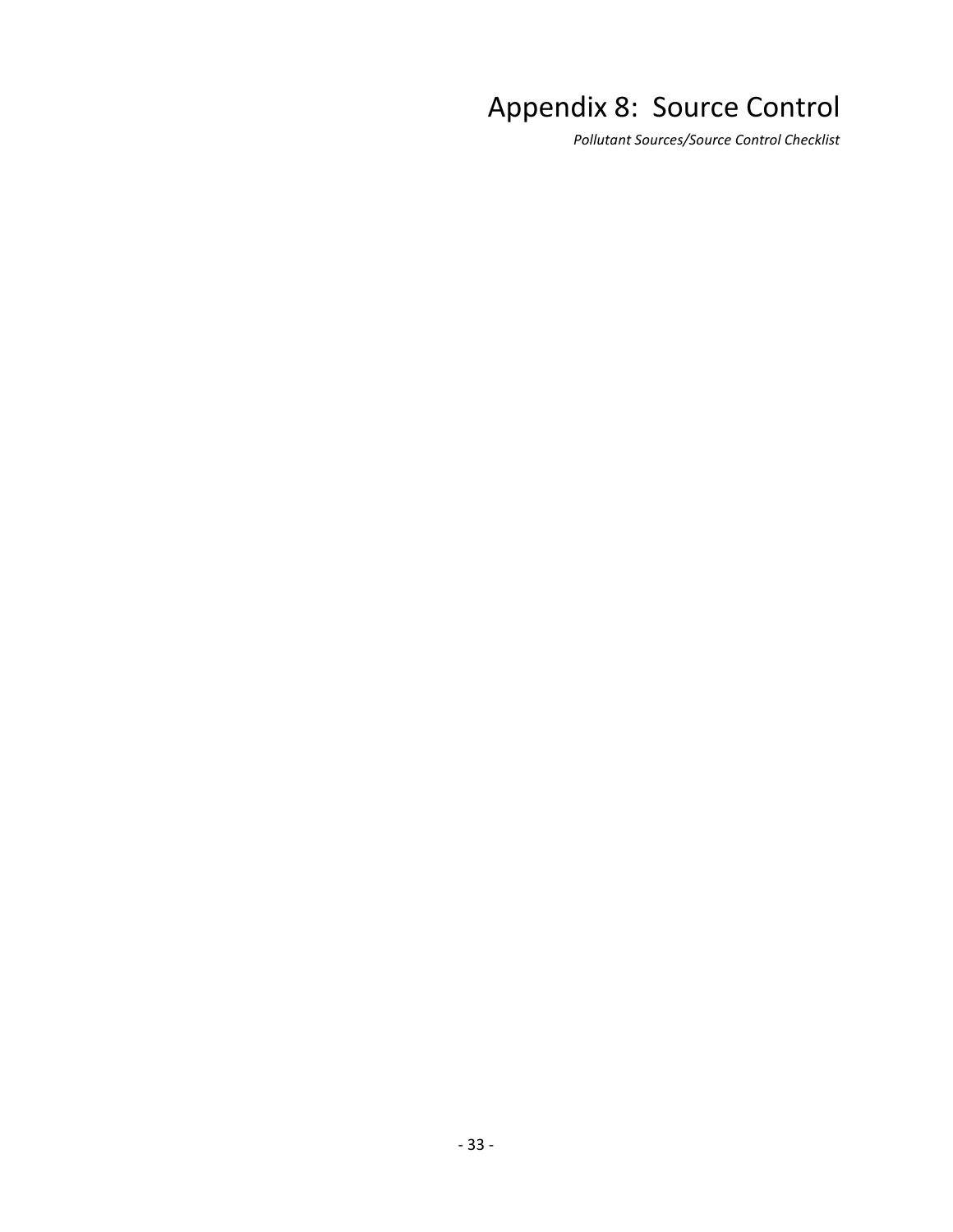# <span id="page-33-0"></span>Appendix 9: O&M

*Operation and Maintenance Plan and Documentation of Finance, Maintenance and Recording Mechanisms*